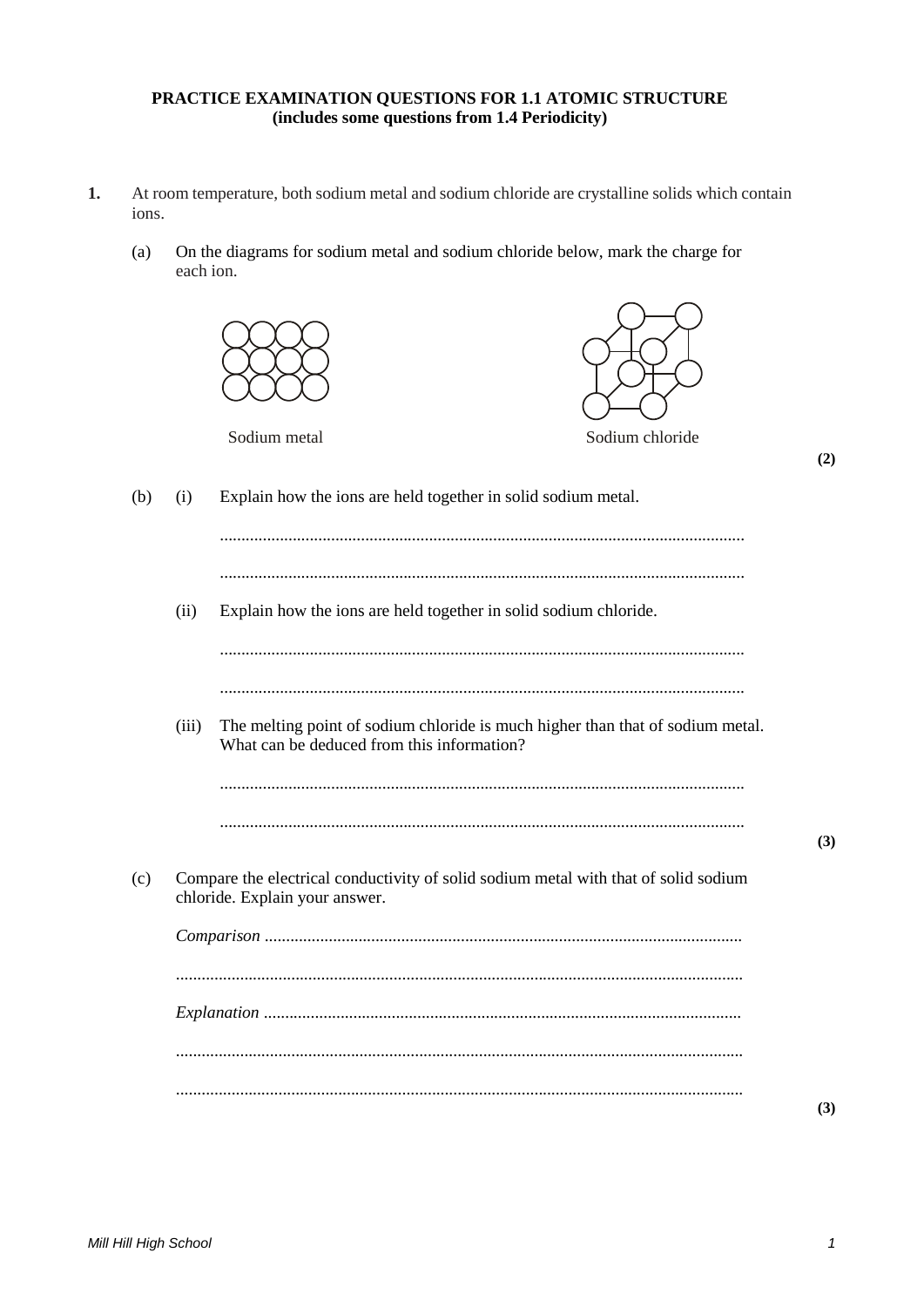(d) Explain why sodium metal is malleable (can be hammered into shape).

..................................................................................................................................... .....................................................................................................................................

**(1) (Total 9 marks)**

**2.** The equation below shows the reaction between boron trifluoride and a fluoride ion.

$$
BF_3+F^-\to BF_4^-
$$

- (i) Draw diagrams to show the shape of the  $BF_3$  molecule and the shape of the  $BF_4^-$  ion. In each case, name the shape. Account for the shape of the  $BF_4^-$  ion and state the bond angle present.
- (ii) In terms of the electrons involved, explain how the bond between the  $BF_3$  molecule and the F– ion is formed. Name the type of bond formed in this reaction.

**(Total 9 marks)**

**3.** Draw the shape of a molecule of  $BeCl<sub>2</sub>$  and the shape of a molecule of  $Cl<sub>2</sub>O$ . Show any lone pairs of electrons on the central atom. Name the shape of each molecule.

 $BeCl<sub>2</sub>$  Cl<sub>2</sub>O

*Name of shape* ......................................... *Name of shape* .........................................

**(4) (Total 4 marks)**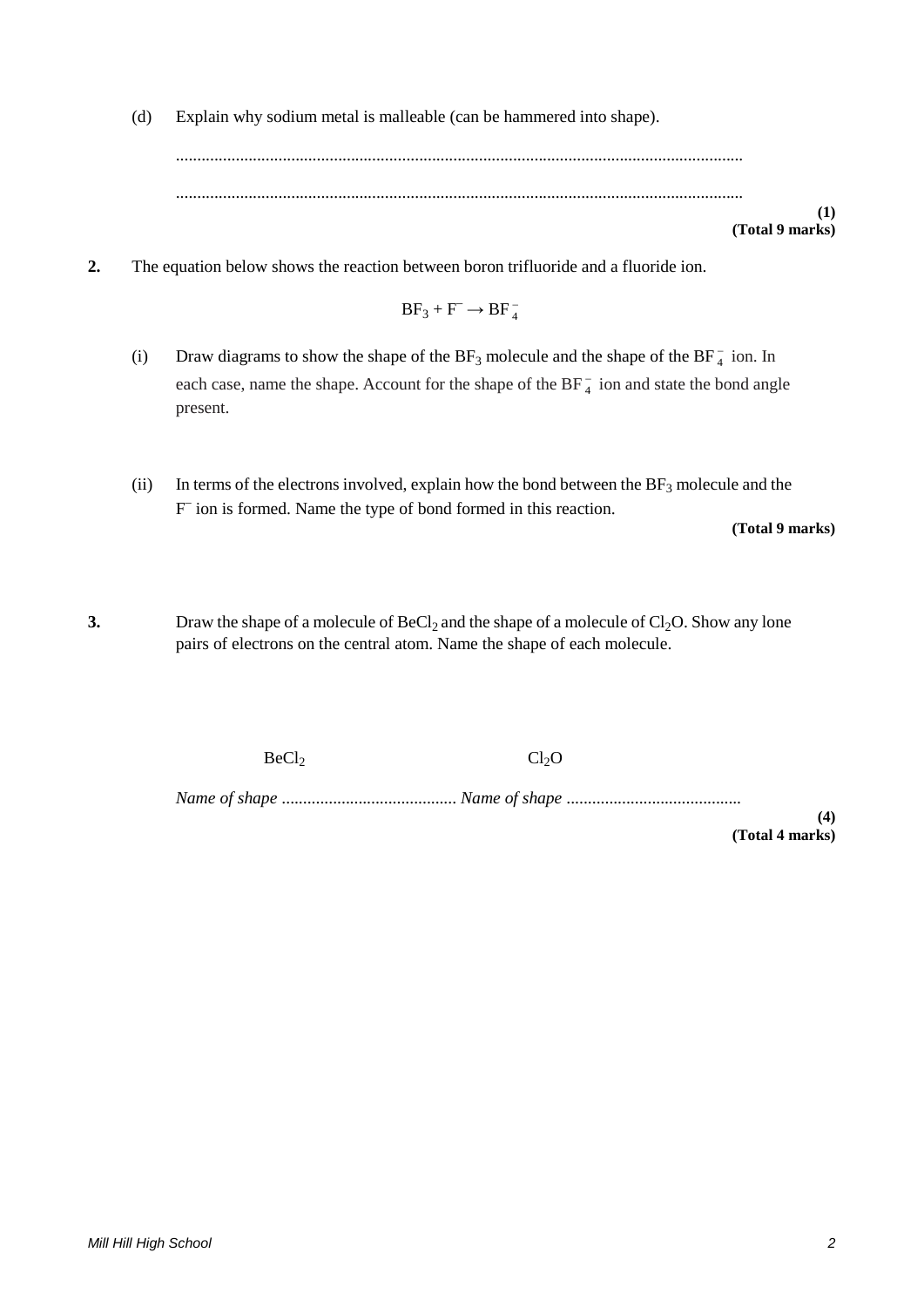- **4.** Ammonia, NH<sub>3</sub>, reacts with sodium to form sodium amide, NaNH<sub>2</sub>, and hydrogen.
	- (a) Draw the shape of an ammonia molecule and that of an amide ion, NH $_2^-$ In each case show any lone pairs of electrons.

 $NH<sub>3</sub>$  NH<sub>2</sub>  $NH_2^-$ 

(b) State the bond angle found in an ammonia molecule. ........................................................................................…............................... (c) Explain why the bond angle in an amide ion is smaller than that in an ammonia molecule. ........................................................................................…............................... ........................................................................................…............................... ........................................................................................…............................... ........................................................................................…............................... **(5) (Total 5 marks)**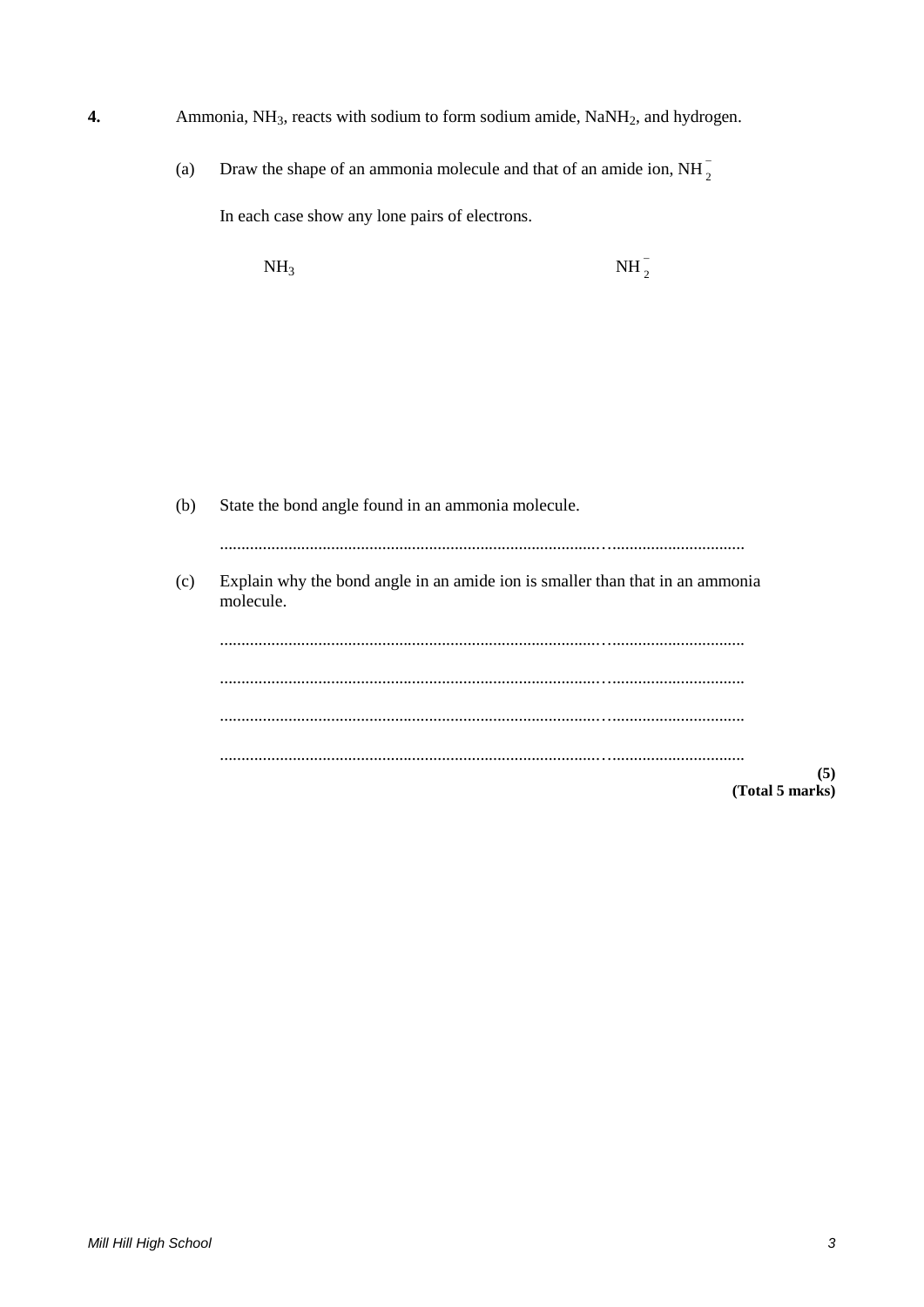| (a) | Describe the bonding that is present in metals.                                                                               |     |
|-----|-------------------------------------------------------------------------------------------------------------------------------|-----|
|     |                                                                                                                               |     |
|     |                                                                                                                               |     |
|     |                                                                                                                               |     |
|     |                                                                                                                               | (3) |
| (b) | Explain how the bonding and structure lead to the typical metallic properties of<br>electrical conductivity and malleability. |     |
|     |                                                                                                                               |     |
|     |                                                                                                                               |     |
|     |                                                                                                                               |     |
|     |                                                                                                                               |     |
|     |                                                                                                                               |     |
|     |                                                                                                                               | (4) |
| (c) | Suggest a reason why aluminium is a better conductor of electricity than magnesium.                                           |     |
|     |                                                                                                                               |     |
|     |                                                                                                                               |     |
|     |                                                                                                                               | (2) |
|     | (Total 9 marks)                                                                                                               |     |

6. The table below shows the electronegativity values of some elements.

|                   | Fluorine | Chlorine | <b>Bromine</b> | Iodine | Carbon | Hydrogen           |
|-------------------|----------|----------|----------------|--------|--------|--------------------|
| Electronegativity | 4.0      | 3.0      | ۵.۵            | ر…     | ر. ۷   | $\overline{2}$ . 1 |

 $(a)$ Define the term electronegativity.

5.

 $(2)$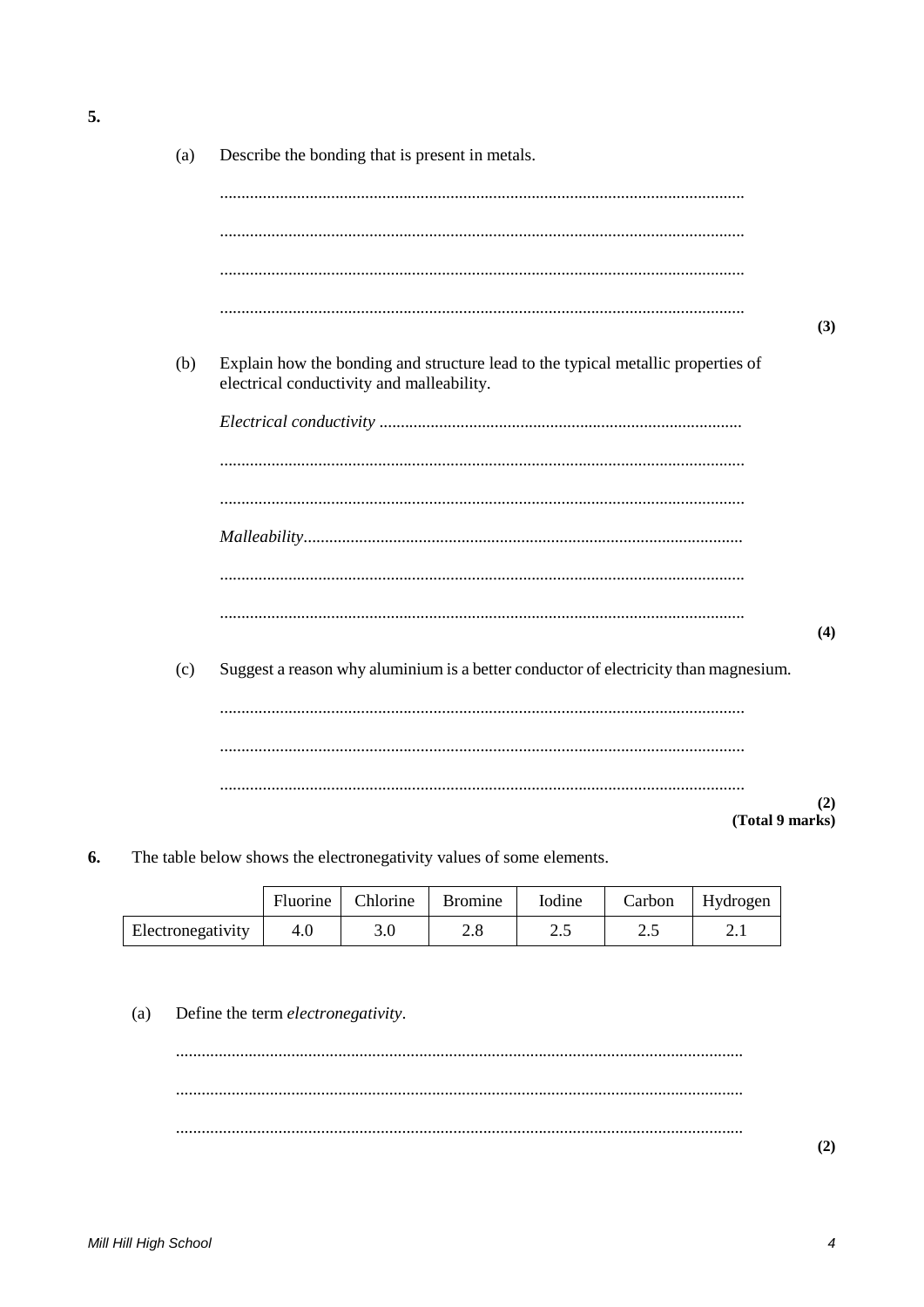The table below shows the boiling points of fluorine, fluoromethane  $(CH_3F)$  and hydrogen  $(b)$ fluoride.

|                 | $F-F$ | H   | $H-F$ |
|-----------------|-------|-----|-------|
| Boiling point/K | 85    | 194 | 293   |

 $(i)$ Name the strongest type of intermolecular force present in:

| (ii) | Explain how the strongest type of intermolecular force in liquid HF arises. |
|------|-----------------------------------------------------------------------------|
|      |                                                                             |
|      |                                                                             |
|      |                                                                             |
|      |                                                                             |

 $(c)$ The table below shows the boiling points of some other hydrogen halides.

|                   |                  | 'IRr |     |
|-------------------|------------------|------|-----|
| Boiling point / K | $\circ$<br>1 O O | 206  | 290 |

 $(i)$ Explain the trend in the boiling points of the hydrogen halides from HCl to HI.

 $\cdots$ 

 $(ii)$ Give one reason why the boiling point of HF is higher than that of all the other hydrogen halides.

 $(3)$ 

(Total 11 marks)

 $(6)$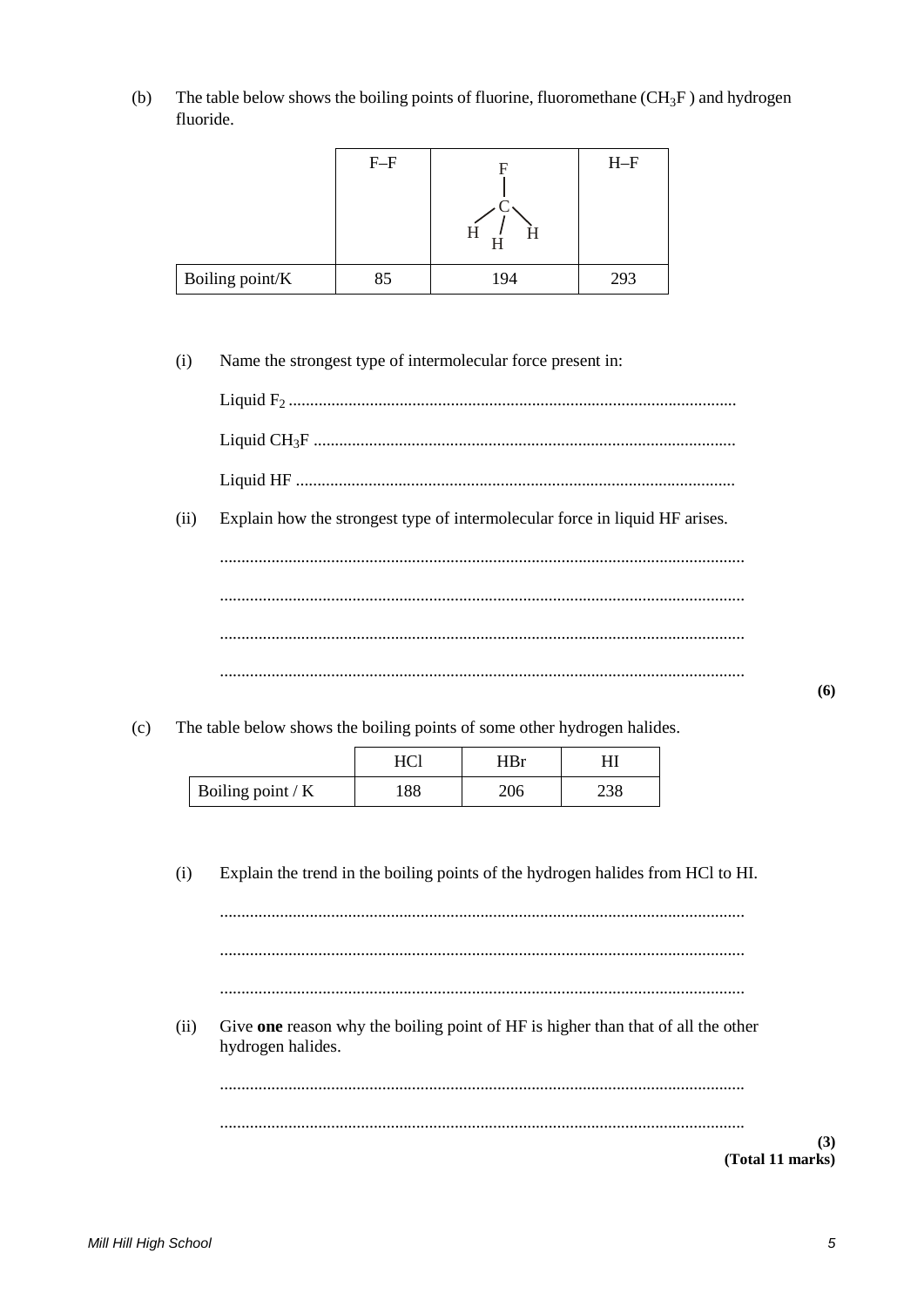#### $7.$ Methanol has the structure  $(a)$

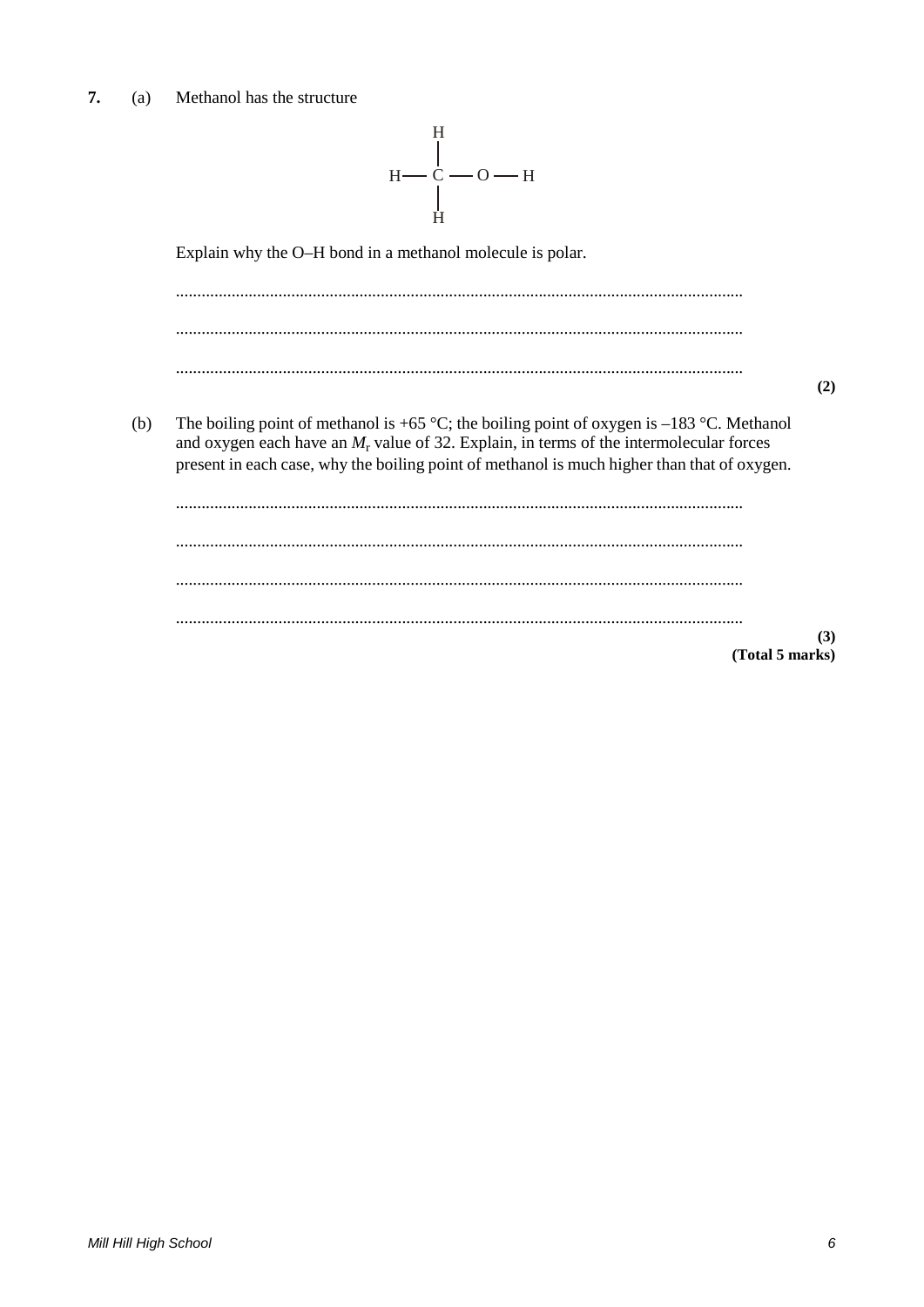**8.** (a) The diagram below shows the melting points of some of the elements in Period 3.



- (i) On the diagram, use crosses to mark the approximate positions of the melting points for the elements silicon, chlorine and argon. Complete the diagram by joining the crosses.
- (ii) By referring to its structure and bonding, explain your choice of position for the melting point of silicon.



(iii) Explain why the melting point of sulphur,  $S_8$ , is higher than that of phosphorus,  $P_4$ 

...........................................................................................................................

- ...........................................................................................................................
- (b) State and explain the trend in melting point of the Group II elements Ca–Ba.

*Trend* ........................................................................................................................... *Explanation* .................................................................................................................. ..................................................................................................................................... ..................................................................................................................................... **(Total 11 marks)**

**(8)**

**(3)**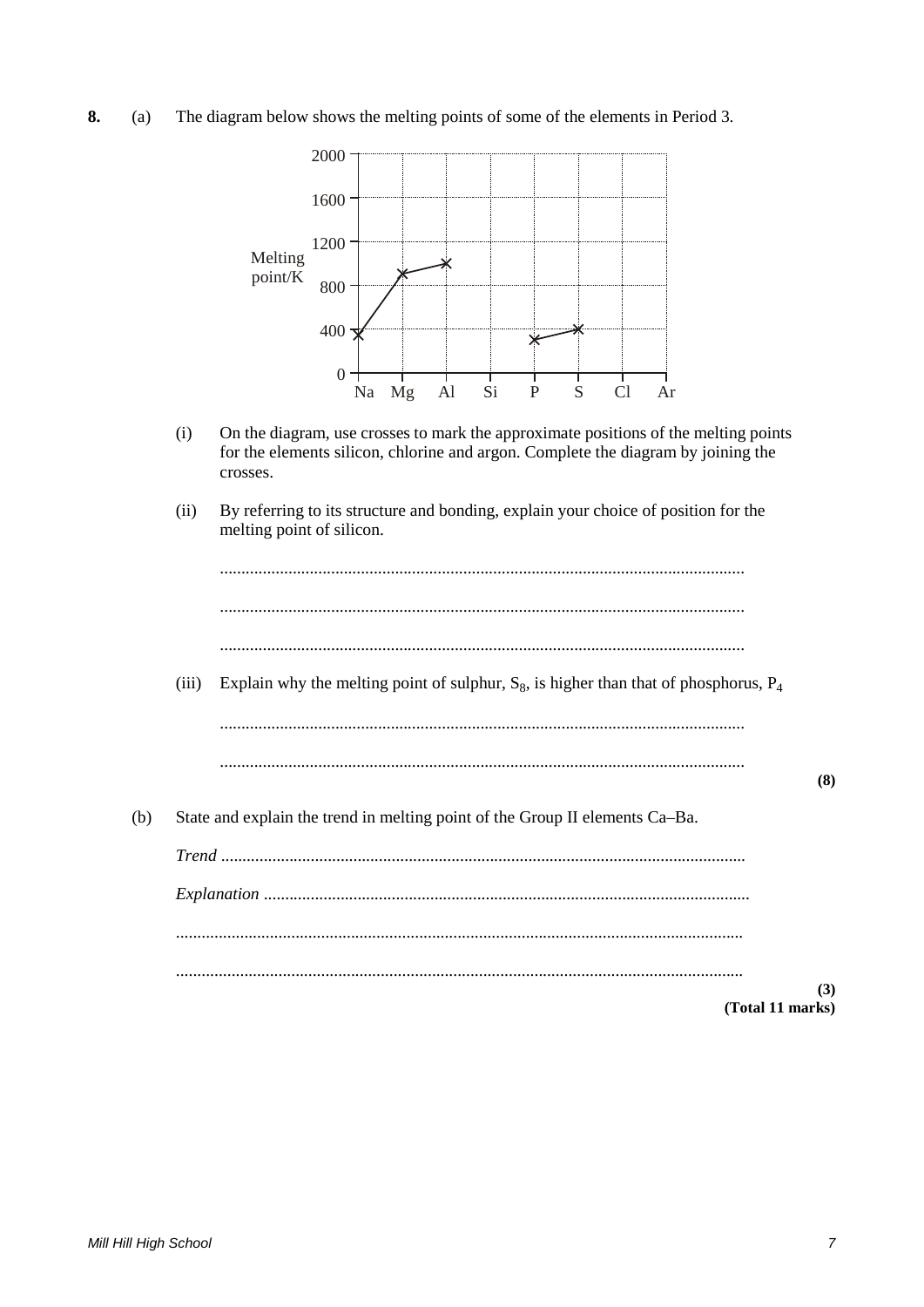9. State and explain the trend in the melting points of the Period 3 metals Na, Mg and Al.  $(3)$ (Total 3 marks) Describe the bonding in a metal. 10.  $(a)$  $(i)$  $(ii)$ Explain why magnesium has a higher melting point than sodium.  $(4)$ Why do diamond and graphite both have high melting points?  $(b)$  $(3)$ Why is graphite a good conductor of electricity?  $(c)$  $(1)$  $(d)$ Why is graphite soft?  $(2)$ (Total 10 marks)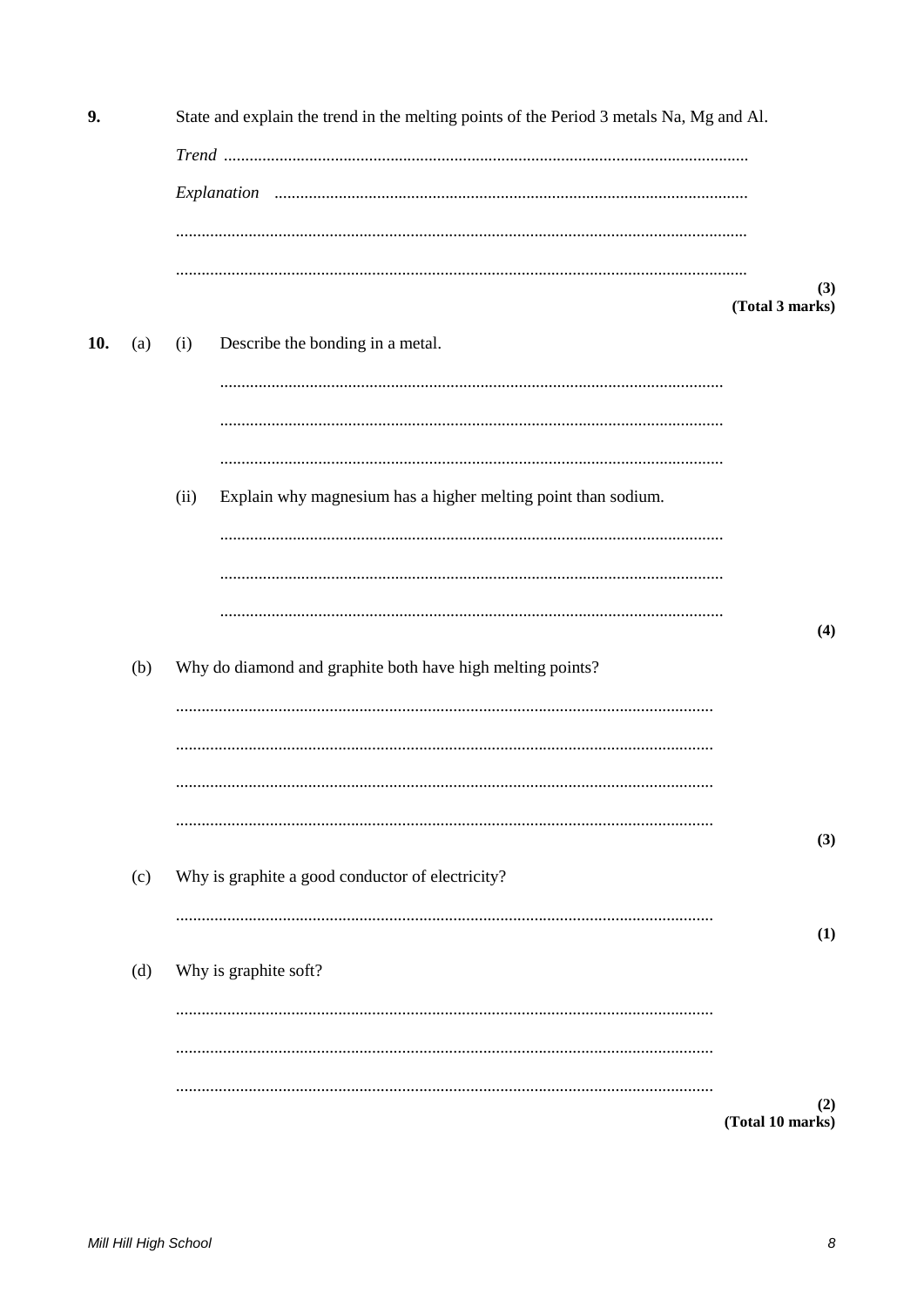- **11.** Sodium sulphide, Na<sub>2</sub>S, is a high melting point solid which conducts electricity when molten. Carbon disulphide,  $CS_2$ , is a liquid which does not conduct electricity.
	- (a) Deduce the type of bonding present in Na<sub>2</sub>S and that present in  $CS<sub>2</sub>$

*Bonding in Na2S* ........................................................................................ *Bonding in CS2*...........................................................................................

(b) By reference to all the atoms involved explain, in terms of electrons, how Na<sub>2</sub>S is formed from its atoms.

................................................................................................................... ...................................................................................................................

(c) Draw a diagram, including all the outer electrons, to represent the bonding present in  $CS<sub>2</sub>$ 

> **(6) (Total 6 narks)**

**12.** (a) The diagram below represents a part of the structure of sodium chloride. The ionic charge is shown on the centre of only one of the ions.



- (i) On the diagram, mark the charges on the four negative ions.
- (ii) What change occurs to the motion of the ions in sodium chloride when it is heated from room temperature to a temperature below its melting point?

....................................................................................................................

**(2)**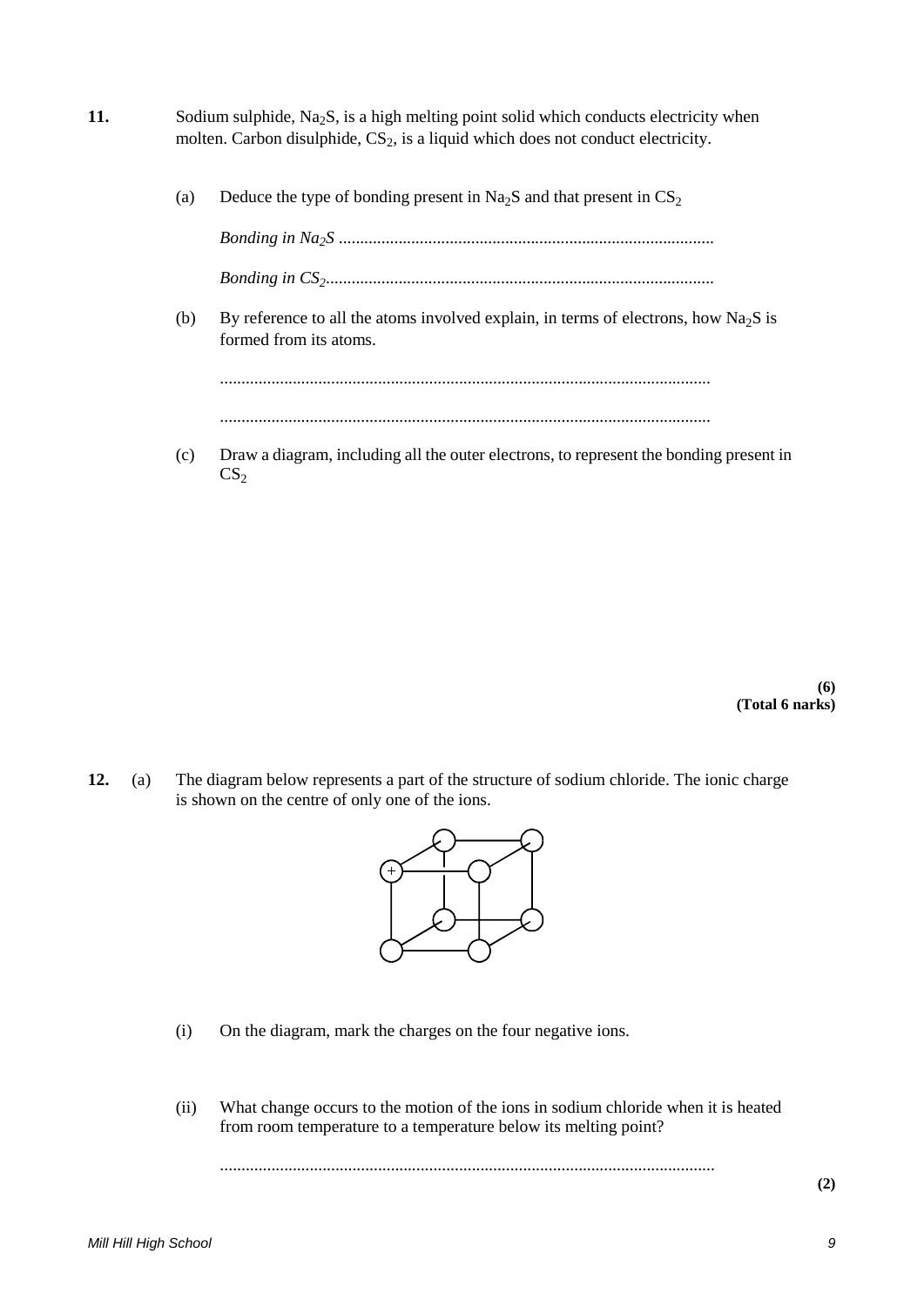|     | (b) | Sodium chloride can be formed by reacting sodium with chlorine. |                                                                                                                                                                                                                                                                        |     |  |
|-----|-----|-----------------------------------------------------------------|------------------------------------------------------------------------------------------------------------------------------------------------------------------------------------------------------------------------------------------------------------------------|-----|--|
|     |     | (ii)                                                            | A chloride ion has one more electron than a chlorine atom. In the formation of<br>sodium chloride, from where does this electron come?                                                                                                                                 |     |  |
|     |     | (ii)                                                            | What property of the atoms joined by a covalent bond causes the bond to be polar?                                                                                                                                                                                      |     |  |
|     |     |                                                                 | (Total 4 marks)                                                                                                                                                                                                                                                        | (2) |  |
| 13. |     |                                                                 | Phosphorus and nitrogen are in Group V of the Periodic Table and both elements form hydrides.<br>Phosphine, PH <sub>3</sub> , reacts to form phosphonium ions, $PH_4^+$ , in a similar way to that by which<br>ammonia, NH <sub>3</sub> , forms ammonium ions, NH $+4$ |     |  |
|     | (a) |                                                                 | Give the name of the type of bond formed when phosphine reacts with an $H^+$ ion. Explain<br>how this bond is formed.                                                                                                                                                  |     |  |
|     |     |                                                                 |                                                                                                                                                                                                                                                                        |     |  |
|     |     |                                                                 |                                                                                                                                                                                                                                                                        |     |  |
|     |     |                                                                 |                                                                                                                                                                                                                                                                        |     |  |
|     |     |                                                                 |                                                                                                                                                                                                                                                                        | (3) |  |
|     | (b) |                                                                 | Draw the shapes, including any lone pairs of electrons, of a phosphine molecule and of a<br>phosphonium ion.<br>Give the name of the shape of the phosphine molecule and state the bond angle found in the<br>phosphonium ion.                                         |     |  |

 $PH_3$   $PH_4^+$ 

*Shape of PH3* ……………………… *Bond angle in* <sup>+</sup> *PH4* ……………......

**(4) (Total 7 marks)**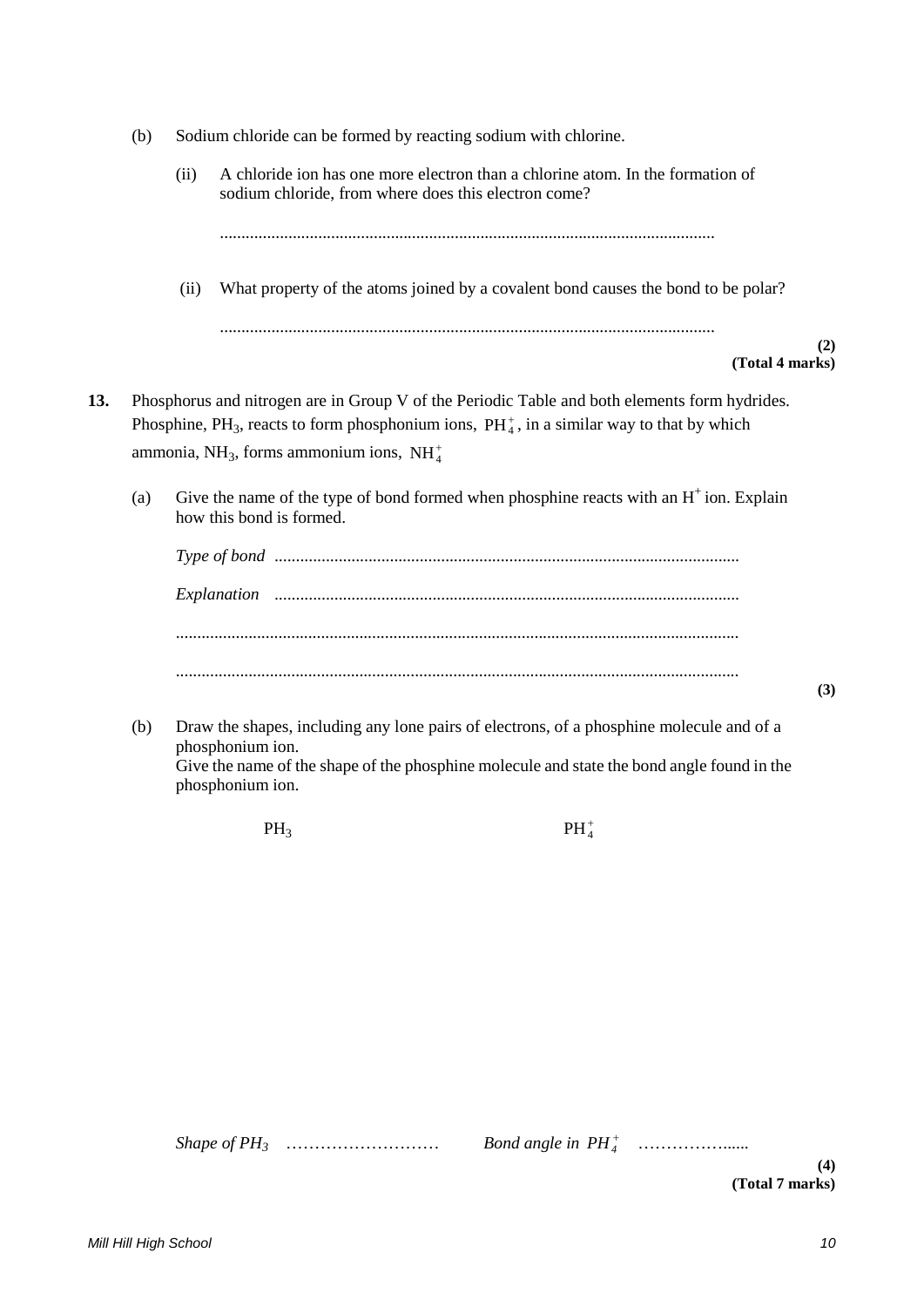| 14. | (a) | State the meaning of the term <i>electronegativity</i> .                                                                      |
|-----|-----|-------------------------------------------------------------------------------------------------------------------------------|
|     |     | (2)                                                                                                                           |
|     | (b) | State and explain the trend in electronegativity values across Period 3 from sodium to<br>chlorine.                           |
|     |     |                                                                                                                               |
|     |     |                                                                                                                               |
|     |     | (3)<br>(Total 5 marks)                                                                                                        |
| 15. | (a) | The shape of the molecule $BCl_3$ and that of the unstable molecule $CCl_2$ are shown below.                                  |
|     |     |                                                                                                                               |
|     |     | Why is each bond angle exactly $120^{\circ}$ in BCl <sub>3</sub> ?<br>(i)                                                     |
|     |     | Predict the bond angle in $CCl2$ and explain why this angle is different from that in<br>(ii)<br>BCl <sub>3</sub>             |
|     |     |                                                                                                                               |
|     |     |                                                                                                                               |
|     |     | (5)                                                                                                                           |
|     | (b) | Give the name which describes the shape of molecules having bond angles of 109° 28'.<br>Give an example of one such molecule. |
|     |     |                                                                                                                               |
|     |     | (2)                                                                                                                           |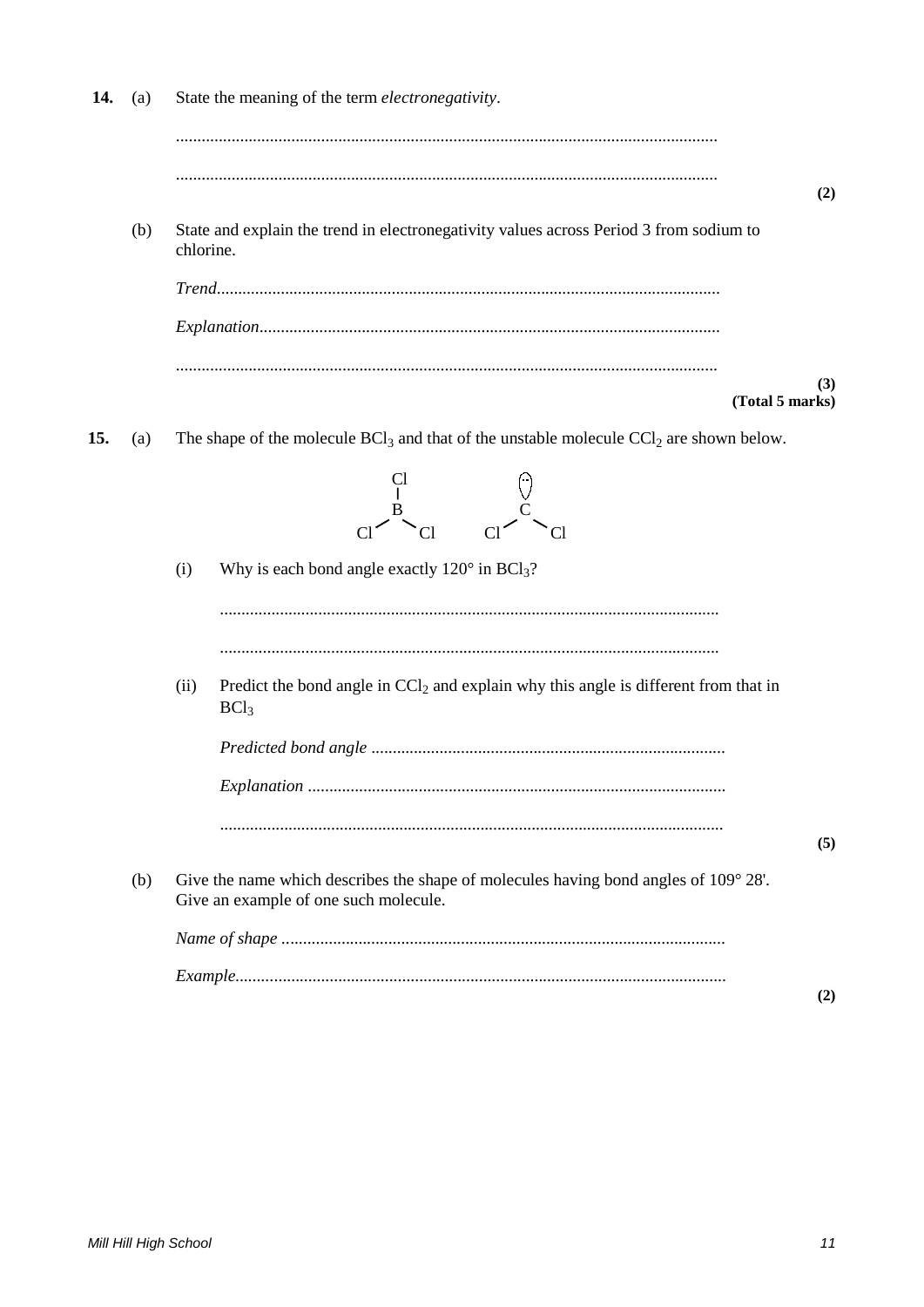$(c)$ The shape of the  $XeF_4$  molecule is shown below.



- $(i)$ State the bond angle in  $XeF_4$  $(ii)$ Suggest why the lone pairs of electrons are opposite each other in this molecule. (iii) Name the shape of this molecule, given that the shape describes the positions of the Xe and F atoms only.
- Draw a sketch of the  $NF_3$  molecule. Indicate in your sketch any lone pairs of electrons on  $(d)$ nitrogen.

 $(2)$ (Total 13 marks)

 $(4)$ 

16. Describe the motion of the particles in solid iodine and in iodine vapour.  $(a)$  $(3)$  $(b)$ Explain why solid iodine vaporises when warmed gently.  $(2)$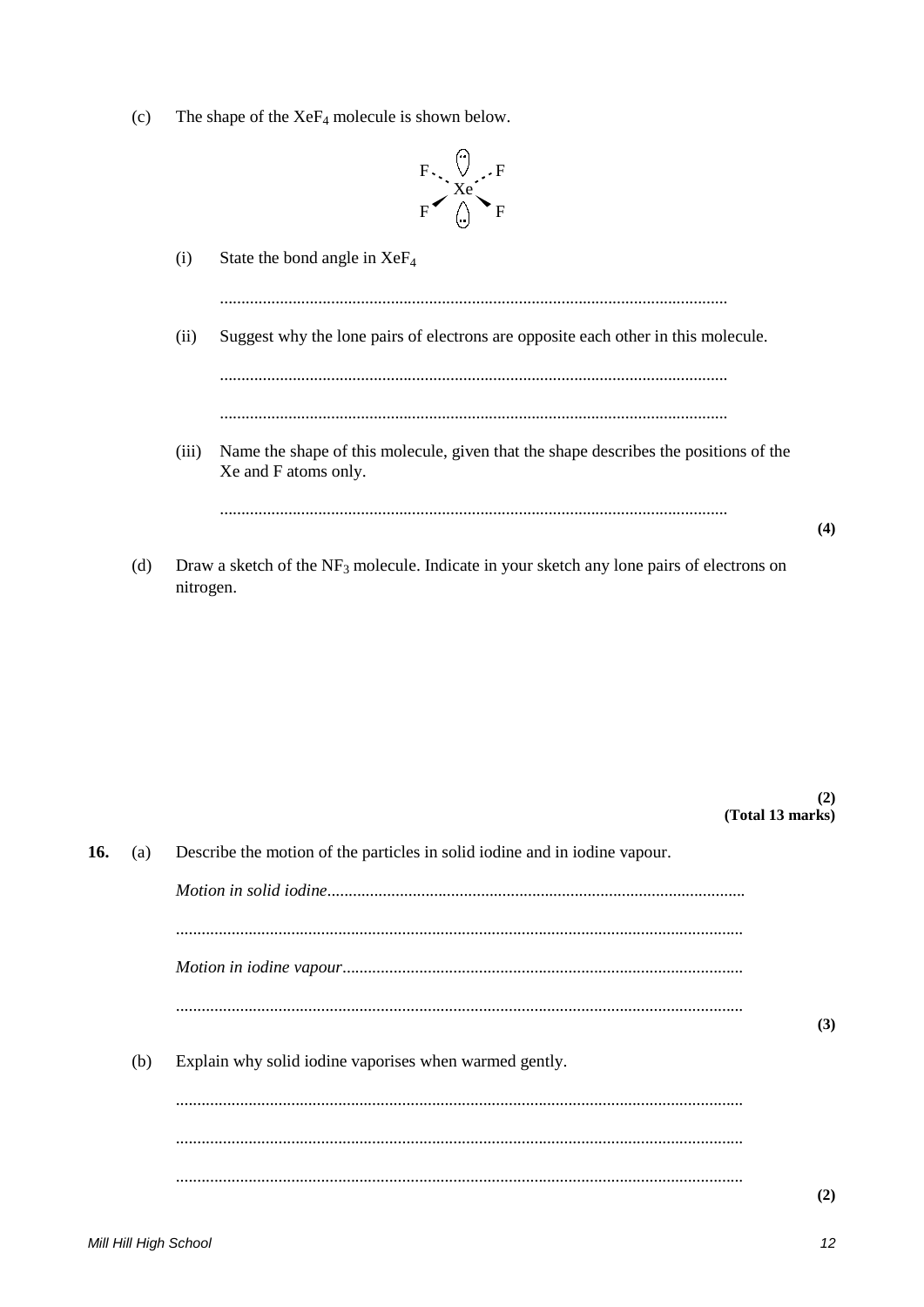(c) Silver and sodium chloride melt at similar temperatures. Give two physical properties of silver which are different from those of sodium chloride and, in each case, give one reason why the property of silver is different from that of sodium chloride.

(d) Draw the shapes of  $\text{BeCl}_2$ , NCl<sub>3</sub> and  $\text{BeCl}^2$ <sub>4</sub>. In each case, show any lone-pair electrons on the central atom and state the value of the bond angle.

 $BeCl<sub>2</sub>$  *NCl<sub>3</sub> BeCl*<sup>2</sup><sup>2</sup><sub>4</sub>

**(6) (Total 15 marks)**

**(4)**

**17.** Silicon dioxide has a macromolecular structure. Draw a diagram to show the arrangement of atoms around a silicon atom in silicon dioxide. Give the name of the shape of this arrangement of atoms and state the bond angle.

*Diagram*

| (3) |
|-----|
|     |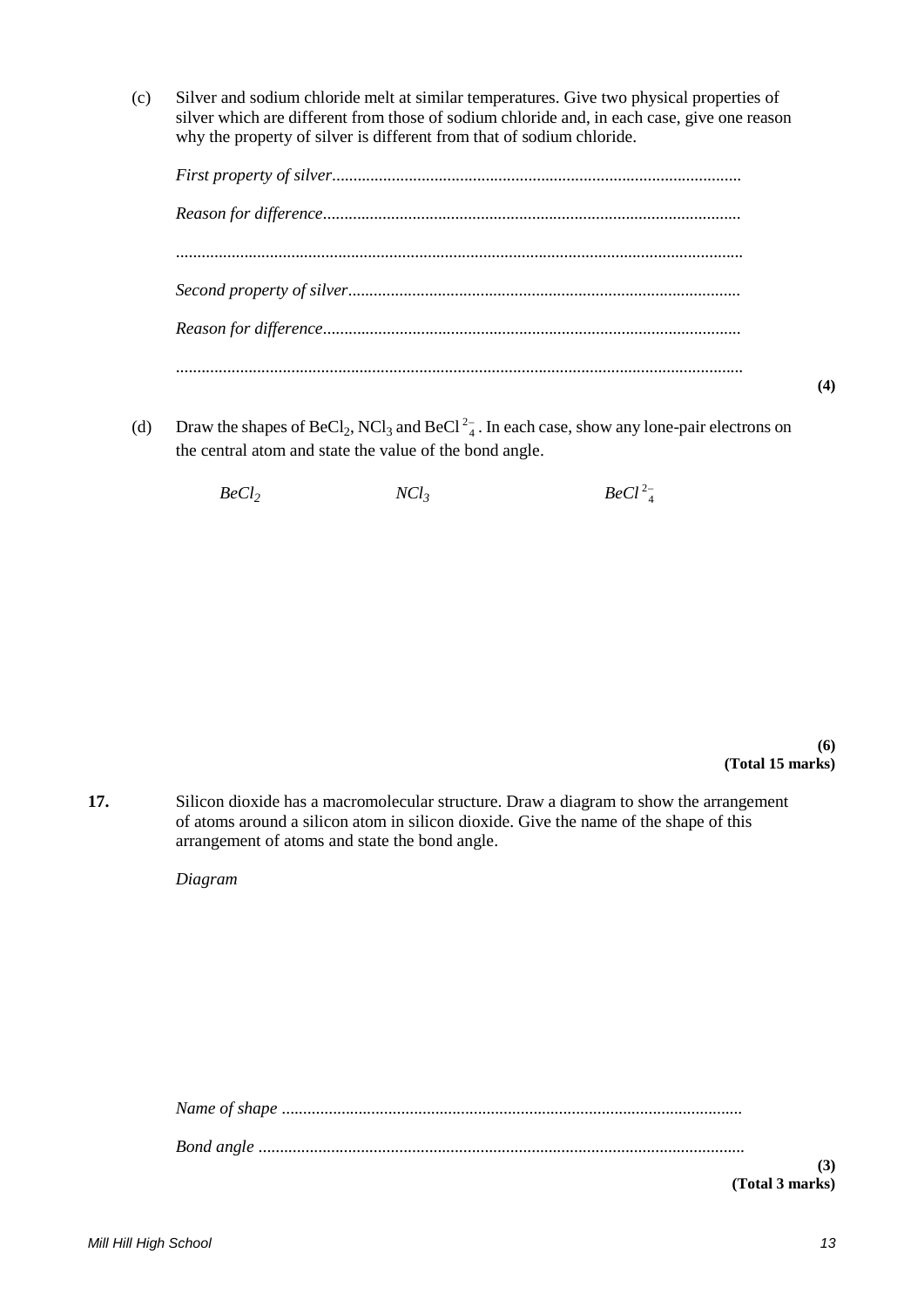**18.** (a) When considering electron pair repulsions in molecules, why does a lone pair of electrons repel more strongly than a bonding pair?

.....................................................................................................................................

(b) The diagram below shows a hydrogen peroxide molecule.



- (i) On the diagram above, draw the lone pairs, in appropriate positions, on the oxygen atoms.
- (ii) Indicate, on the diagram, the magnitude of one of the bond angles.
- (iii) Name the strongest type of intermolecular force which exists between molecules of hydrogen peroxide in the pure liquid.

...........................................................................................................................

**(4)**

**(1)** 

(c) Draw a diagram to illustrate the shape of a molecule of  $SF_4$  and predict the bond angle(s).

*Diagram of shape*

|     |     |                                                                                      | (4)      |
|-----|-----|--------------------------------------------------------------------------------------|----------|
|     | (d) | Name two types of intermolecular force which exist between molecules in liquid $SF4$ |          |
|     |     |                                                                                      |          |
|     |     |                                                                                      |          |
|     |     | (Total 11 marks)                                                                     | (2)      |
| 19. | (a) | Name the type of force that holds the particles together in an ionic crystal.        |          |
|     |     |                                                                                      | (1)      |
|     | (b) | What is a covalent bond?                                                             |          |
|     |     |                                                                                      | $\bf(1)$ |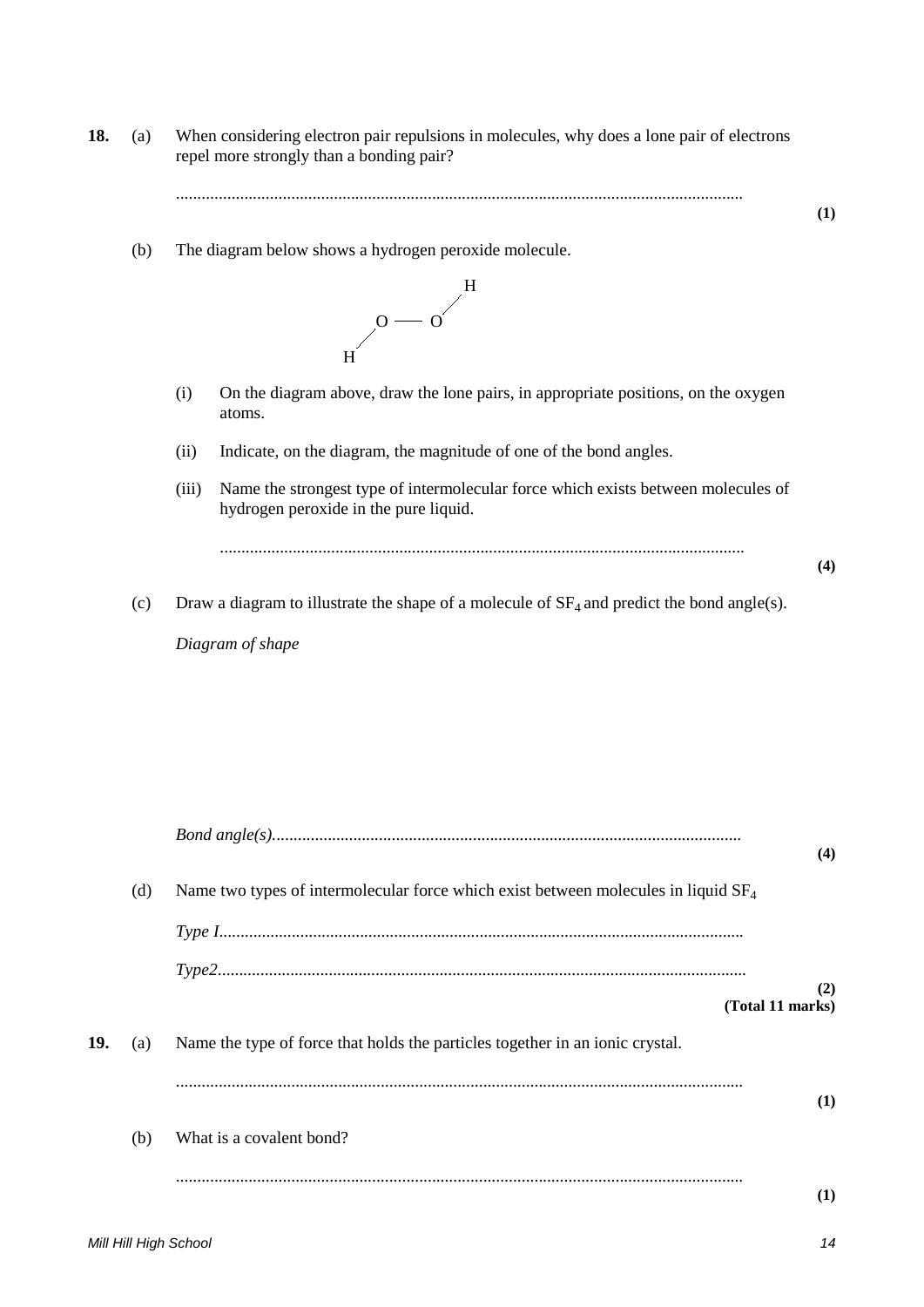|          | Describe the bonding in a metal.                                                                                                                                                    |
|----------|-------------------------------------------------------------------------------------------------------------------------------------------------------------------------------------|
|          |                                                                                                                                                                                     |
|          |                                                                                                                                                                                     |
|          | A molecule of hydrogen chloride has a dipole and molecules of hydrogen chloride attract<br>each other by permanent dipole-dipole forces. Molecules ot chlorine are non-polar.       |
| (i)      | What is a permanent dipole?                                                                                                                                                         |
|          |                                                                                                                                                                                     |
|          |                                                                                                                                                                                     |
|          |                                                                                                                                                                                     |
| (ii)     | Explain why a molecule of hydrogen chloride is polar.                                                                                                                               |
|          |                                                                                                                                                                                     |
|          |                                                                                                                                                                                     |
| (iii)    | Name the type of force which exists between molecules of chlorine.                                                                                                                  |
|          |                                                                                                                                                                                     |
| diagram. | Show, by means of a diagram, how two molecules of hydrogen fluoride are attracted to<br>each other by hydrogen bonding; include all lone-pair electrons and partial charges in your |
|          |                                                                                                                                                                                     |
|          | Why is there no hydrogen bonding between molecules of hydrogen bromide?                                                                                                             |

 $(c)$ 

State how a co-ordinate bond is formed.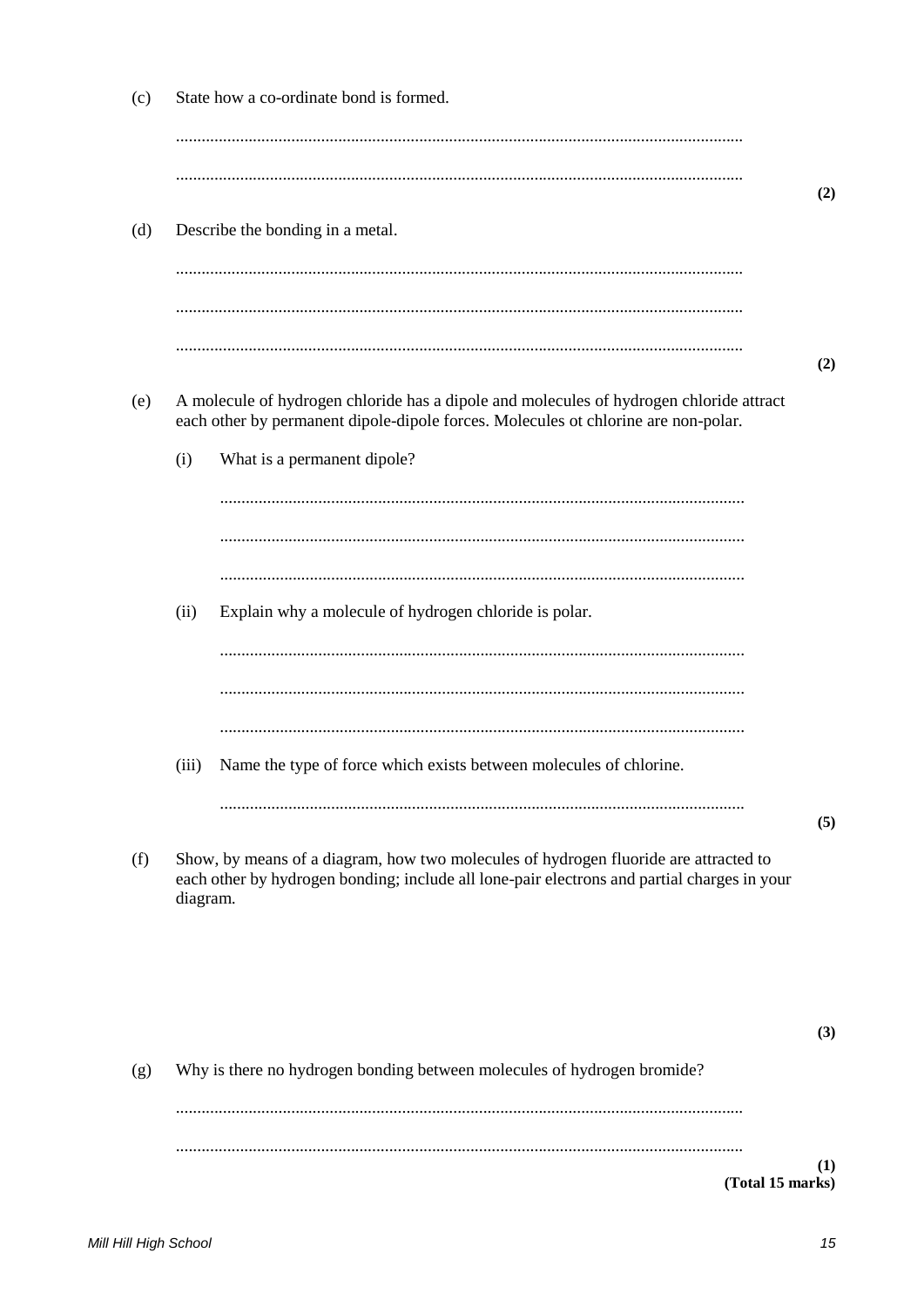The table below gives the boiling points,  $T<sub>b</sub>$ , of some hydrogen halides. 20.

| Hydrogen halide       | ΗF  | T T / 11 | HBr |      |
|-----------------------|-----|----------|-----|------|
| $\mathbf{L}$<br>1 h/R | 293 | 188      | 206 | 49 C |

By referring to the types of intermolecular force involved, explain why energy must be  $(a)$ supplied in order to boil liquid hydrogen chloride.

|     |                                                                                                                   | (3) |
|-----|-------------------------------------------------------------------------------------------------------------------|-----|
| (b) | Explain why the boiling point of hydrogen bromide lies between those of hydrogen<br>chloride and hydrogen iodide. |     |
|     |                                                                                                                   |     |
|     |                                                                                                                   |     |
|     |                                                                                                                   | (2) |
| (c) | Explain why the boiling point of hydrogen fluoride is higher than that of hydrogen<br>chloride.                   |     |
|     |                                                                                                                   |     |
|     |                                                                                                                   |     |
|     |                                                                                                                   | (2) |
| (d) | Draw a sketch to illustrate how two molecules of hydrogen fluoride interact in liquid<br>hydrogen fluoride.       |     |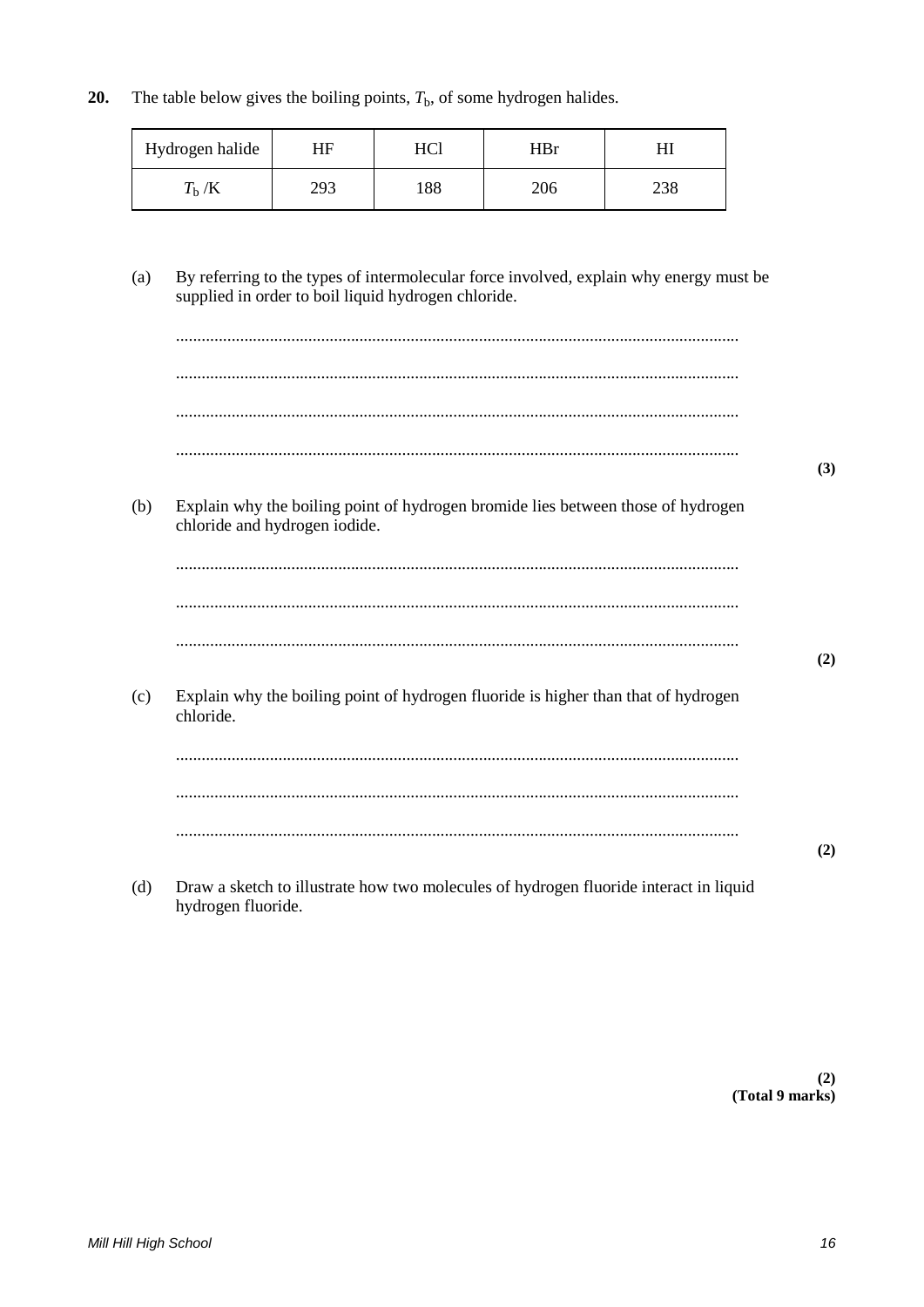- **21.** Sulphur will combine separately with carbon, hydrogen and sodium to form carbon disulphide  $(CS_2)$ , hydrogen sulphide  $(H_2S)$  and sodium sulphide  $(Na_2S)$  respectively. The bonding in these compounds is similar to that in  $CO<sub>2</sub>$ , H<sub>2</sub>O and Na<sub>2</sub>O.
	- (a) Complete the table in **Figure 2** by classifying the compounds as either ionic or covalent.

|                   | Melting point/K | Ionic or covalent |
|-------------------|-----------------|-------------------|
| Carbon disulphide | 162             |                   |
| Hydrogen sulphide | 187             |                   |
| Sodium sulphide   | 1450            |                   |

### **Figure 2**

**(3)**

(b) One of the compounds in **Figure 2** shows high electrical conductivity under appropriate conditions. Identify the compound, by name or formula, and state **one**  condition under which it shows high electrical conductivity.

**(2) (Total 5 marks)**

**22.** (a) State what is meant by the term *polar bond.*

..................................................................................................................................... .....................................................................................................................................

(b) Sulphuric acid is a liquid that can be represented by the formula drawn below.

$$
\begin{matrix}0&0-H\\0&0-H\end{matrix}
$$

Given that the electronegativity values for hydrogen, sulphur and oxygen are 2.1, 2.5 and 3.5 respectively, clearly indicate the polarity of each bond present in the formula given.

**(2)**

**(1)**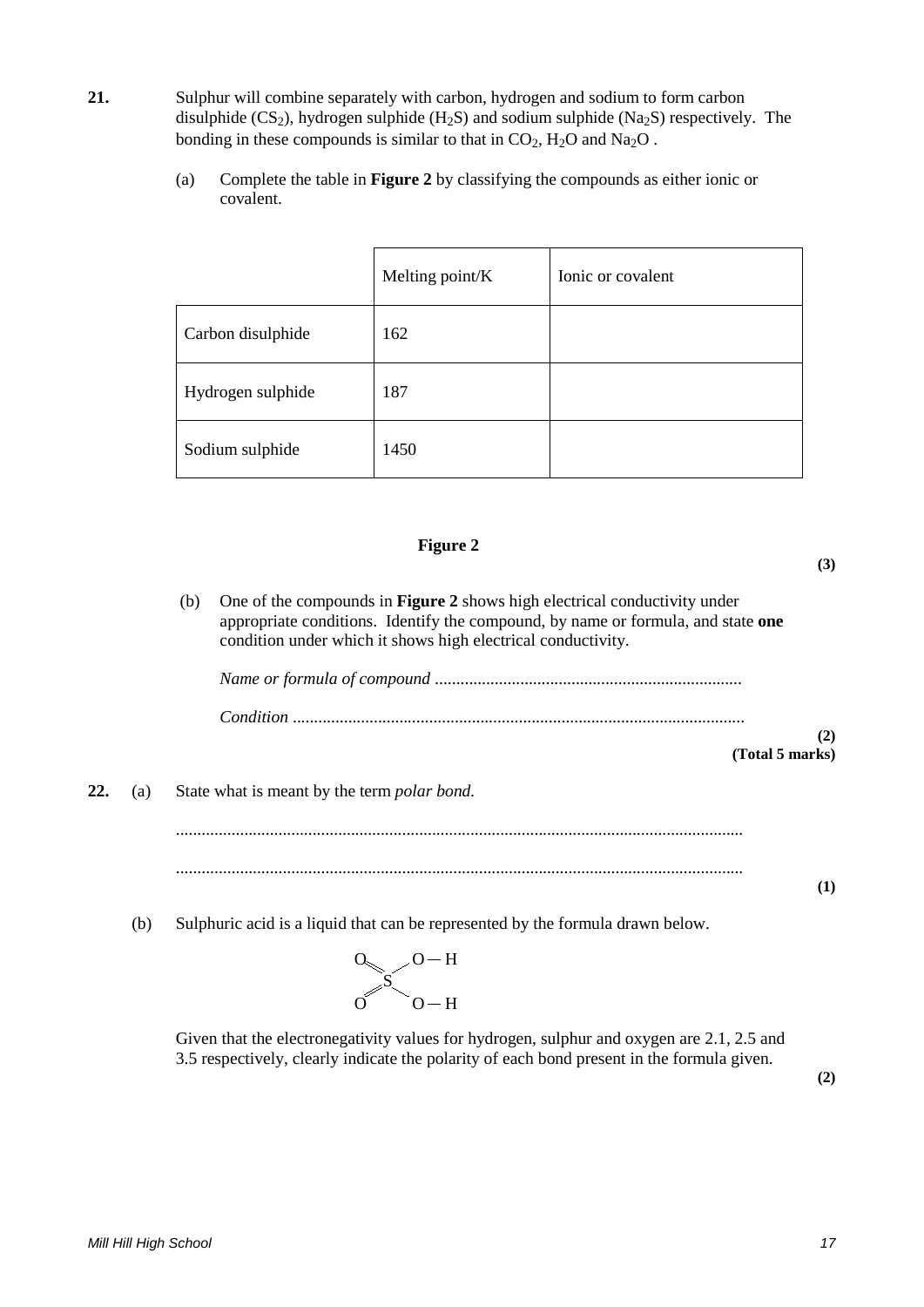(c) Suggest the strongest type of intermolecular force present in pure sulphuric acid.

Briefly explain how this type of intermolecular force arises.

..................................................................................................................................... ..................................................................................................................................... ..................................................................................................................................... **(2) (Total 5 marks)**

**23.** (a) Sketch the shapes of each of the following molecules, showing any lone pairs of electrons. In each case, state the bond angle(s) present in the molecule and name the shape.

| Molecule        | Sketch of shape | Bond angle(s) | Name of shape |
|-----------------|-----------------|---------------|---------------|
| BF <sub>3</sub> |                 |               |               |
| NF <sub>3</sub> |                 |               |               |
| $ClF_3$         |                 |               |               |

**(9)**

(b) State the types of intermolecular force which exist, in the liquid state, between pairs of  $BF<sub>3</sub>$ molecules and between pairs of  $NF<sub>3</sub>$  molecules.

| BF <sub>2</sub> |  |
|-----------------|--|
|                 |  |
|                 |  |
|                 |  |

**(3)**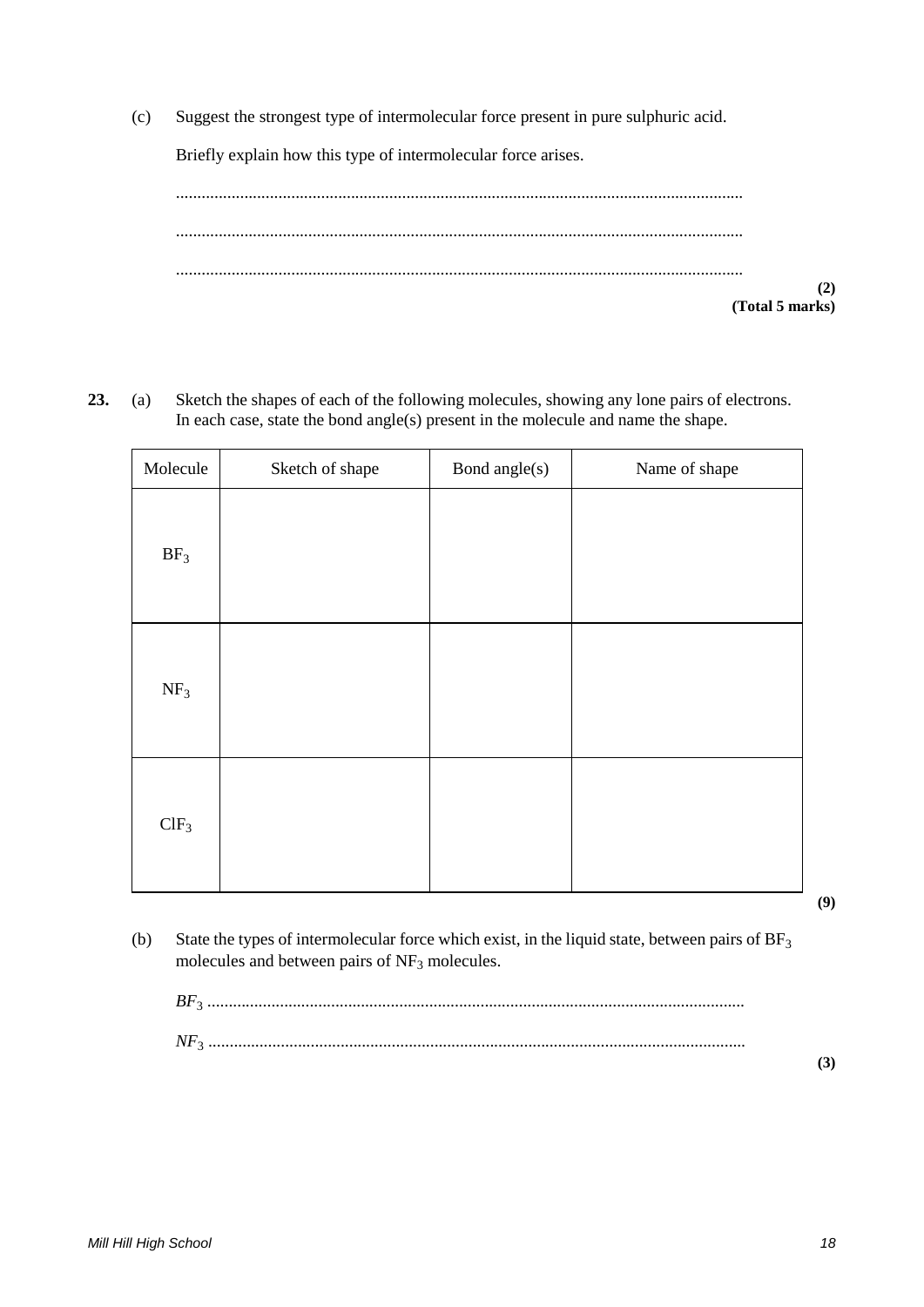Name the type of bond which you would expect to be formed between a molecule of BF<sub>3</sub>  $(c)$ and a molecule of  $NF_3$ . Explain how this bond is able to form.

| (Total 15 marks) |
|------------------|

24. Sketch a diagram to show the shape of a molecule of  $NH<sub>3</sub>$  and indicate on your diagram how this molecule is attracted to another NH<sub>3</sub> molecule in liquid ammonia.

|     |     | (Total 3 marks)                                                                                              | (3) |
|-----|-----|--------------------------------------------------------------------------------------------------------------|-----|
| 25. | (a) | Define the term <i>electronegativity</i> .                                                                   |     |
|     |     |                                                                                                              | (2) |
|     | (b) | State and explain the trend in electronegativity of the elements across Period 3 from<br>sodium to chlorine. |     |
|     |     |                                                                                                              |     |
|     |     |                                                                                                              |     |
|     |     |                                                                                                              |     |
|     |     |                                                                                                              | (3) |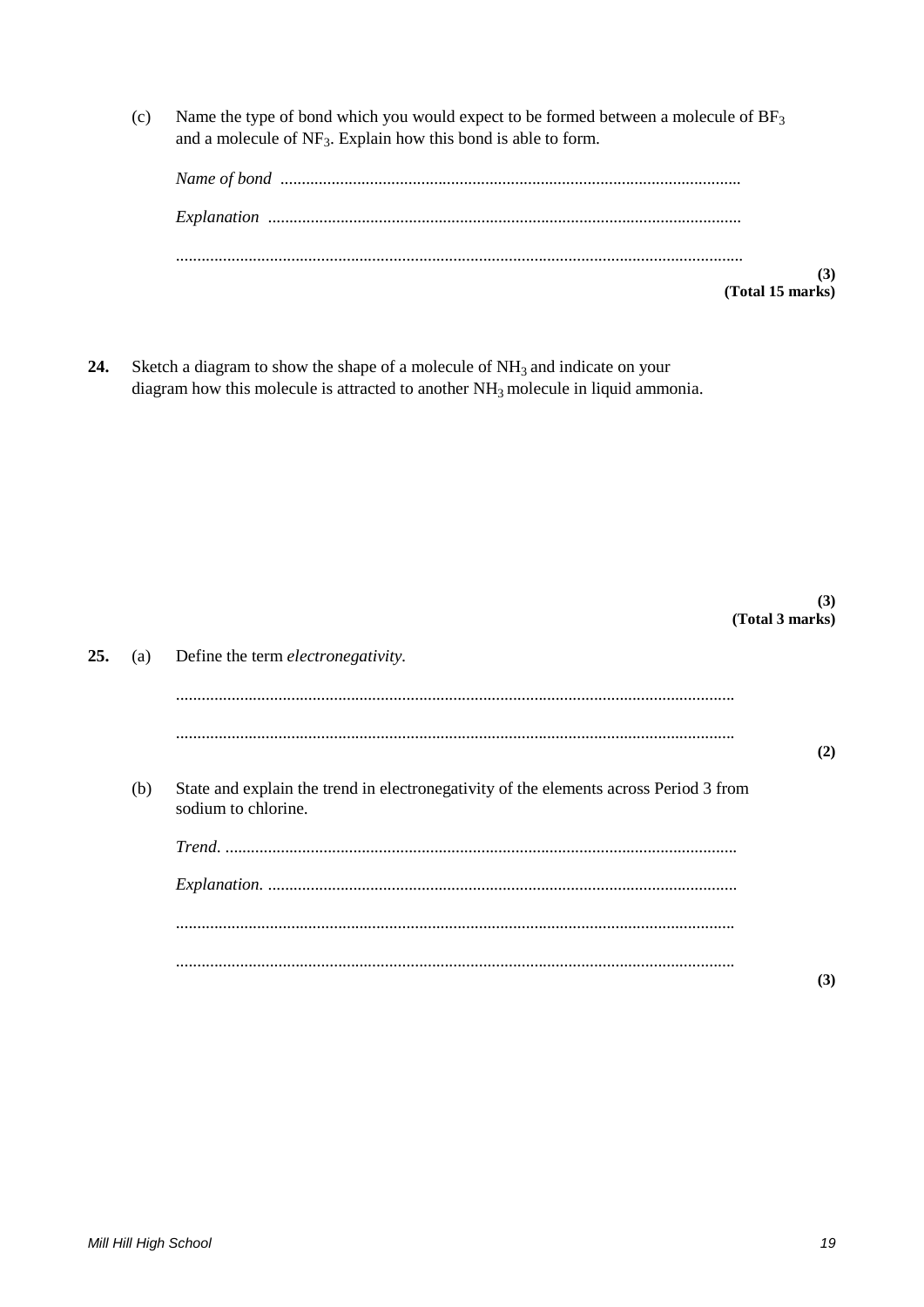State the bond type in sodium oxide and the bond type in sulphur dioxide. In each case,  $(c)$ explain the link between the bond type and the electronegativity of the elements involved.  $(4)$ (Total 9 marks) 26. Co-ordinate bonding can be described as dative covalency. In this context, what is the  $(a)$ meaning of each of the terms *covalency* and *dative*?  $(2)$  $(b)$ Write an equation for a reaction in which a co-ordinate bond is formed.  $(2)$  $(c)$ Why is sodium chloride ionic rather than covalent?  $(2)$  $(d)$ Why is aluminium chloride covalent rather than ionic?  $(2)$ Why is molten sodium chloride a good conductor of electricity?  $(e)$  $(1)$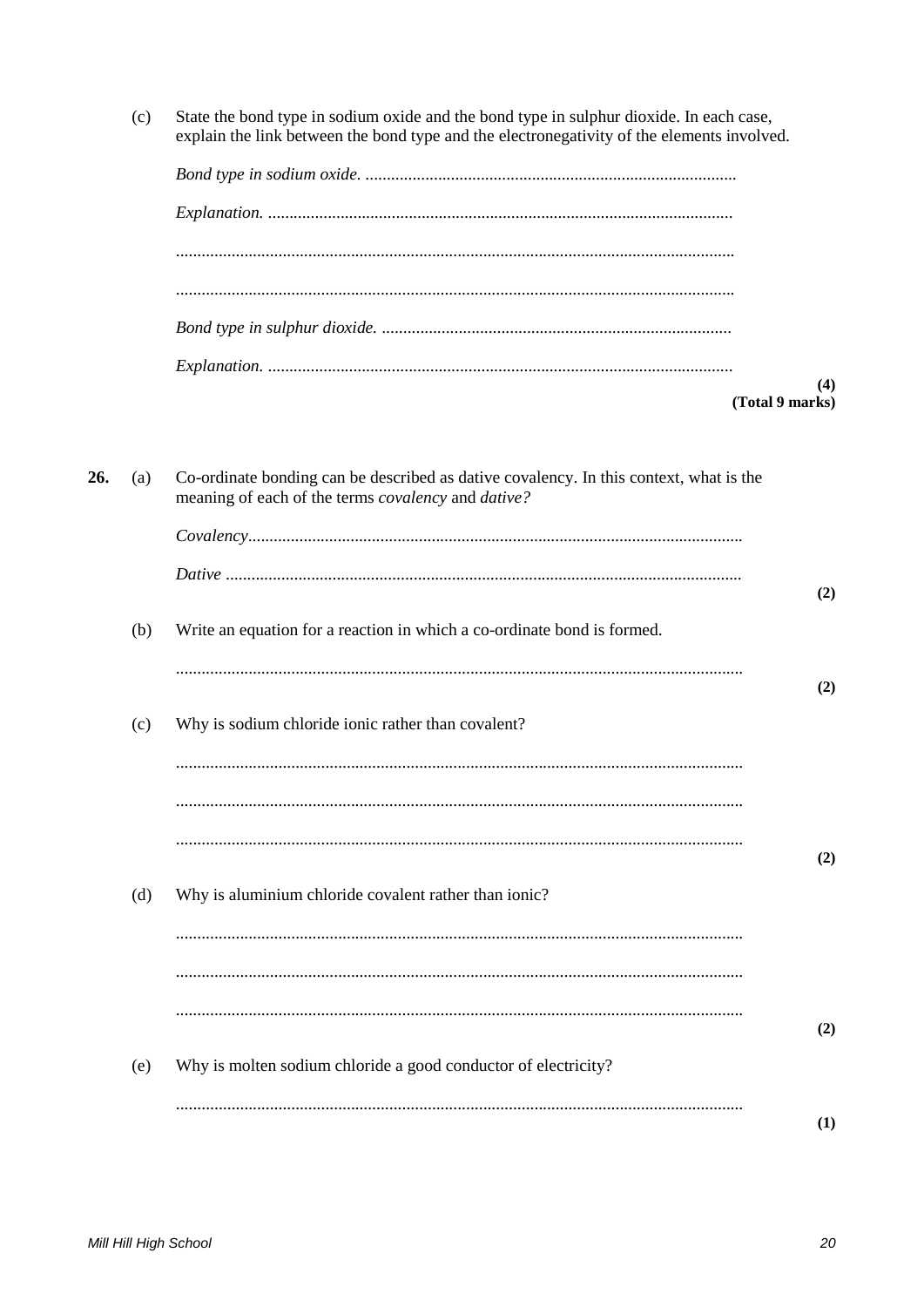|     | (f) |     | Explain, in terms of covalent bonding, why the element iodine exists as simple molecules<br>whereas the element carbon does not.                 |                         |
|-----|-----|-----|--------------------------------------------------------------------------------------------------------------------------------------------------|-------------------------|
|     |     |     |                                                                                                                                                  |                         |
|     |     |     |                                                                                                                                                  |                         |
|     |     |     |                                                                                                                                                  | (3)<br>(Total 12 marks) |
| 27. |     | (a) | Describe the nature and strength of the bonding in solid calcium oxide.                                                                          |                         |
|     |     |     |                                                                                                                                                  |                         |
|     |     |     |                                                                                                                                                  |                         |
|     |     |     |                                                                                                                                                  | (3)                     |
|     |     | (b) | Use the kinetic theory to describe the changes that take place as calcium oxide is<br>heated from 25°C to a temperature above its melting point. |                         |
|     |     |     |                                                                                                                                                  |                         |
|     |     |     |                                                                                                                                                  |                         |
|     |     | (c) | State two properties of calcium oxide that depend on its bonding.                                                                                | (3)                     |
|     |     |     |                                                                                                                                                  |                         |
|     |     |     |                                                                                                                                                  | (2)                     |
| 28. |     |     | What is a covalent bond?                                                                                                                         | (Total 8 marks)         |
|     |     |     |                                                                                                                                                  | (1)                     |

 $(Total 1 mark)$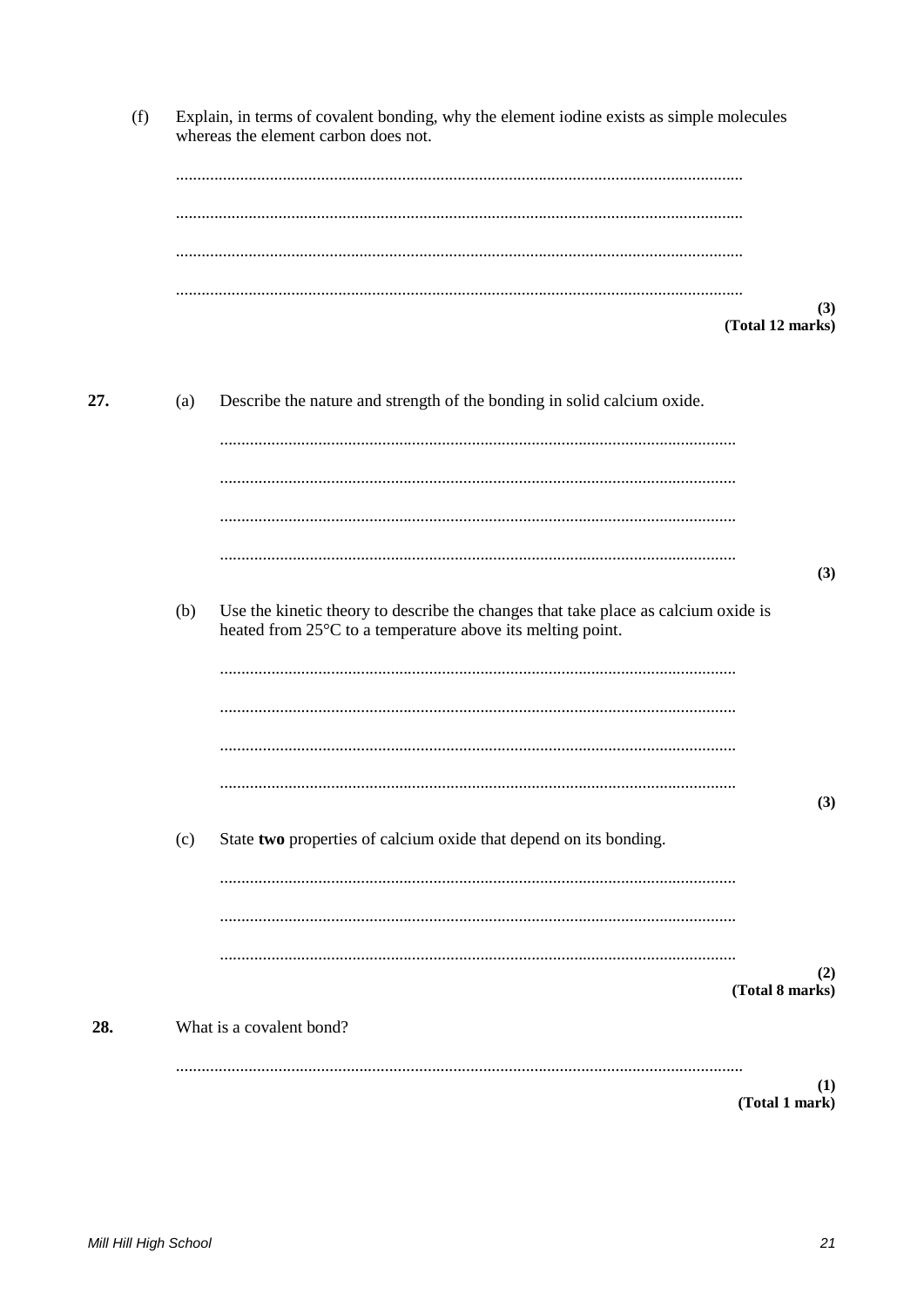Figure 1 shows some data concerned with halogens. 29.  $(a)$ 

| <b>Element</b> | Electronegativity | <b>Boiling point of</b><br>hydride / K |
|----------------|-------------------|----------------------------------------|
| Fluorine       | 4.0               | 293                                    |
| Chlorine       | 3.0               | 188                                    |
| <b>Bromine</b> | 2.8               | 206                                    |
| Iodine         | 2.5               | 238                                    |

# Figure 1

|     | (i)   | Define the term electronegativity.                                                        |     |
|-----|-------|-------------------------------------------------------------------------------------------|-----|
|     |       |                                                                                           |     |
|     |       |                                                                                           |     |
|     |       |                                                                                           | (2) |
|     | (ii)  | Explain the trend in boiling points from hydrogen chloride to hydrogen iodide.            |     |
|     |       |                                                                                           |     |
|     |       |                                                                                           |     |
|     |       |                                                                                           |     |
|     |       |                                                                                           | (2) |
|     | (iii) | Explain why hydrogen fluoride does not fit this trend.                                    |     |
|     |       |                                                                                           |     |
|     |       |                                                                                           |     |
|     |       |                                                                                           | (2) |
| (b) |       | The oxygen atoms in the sulphate ion surround the sulphur in a regular tetrahedral shape. |     |
|     | (i)   | Write the formula of the ion.                                                             |     |
|     |       |                                                                                           | (1) |
|     | (ii)  | State the O-S-O. bond angle.                                                              |     |
|     |       |                                                                                           | (1) |
|     |       | (Total 8 marks)                                                                           |     |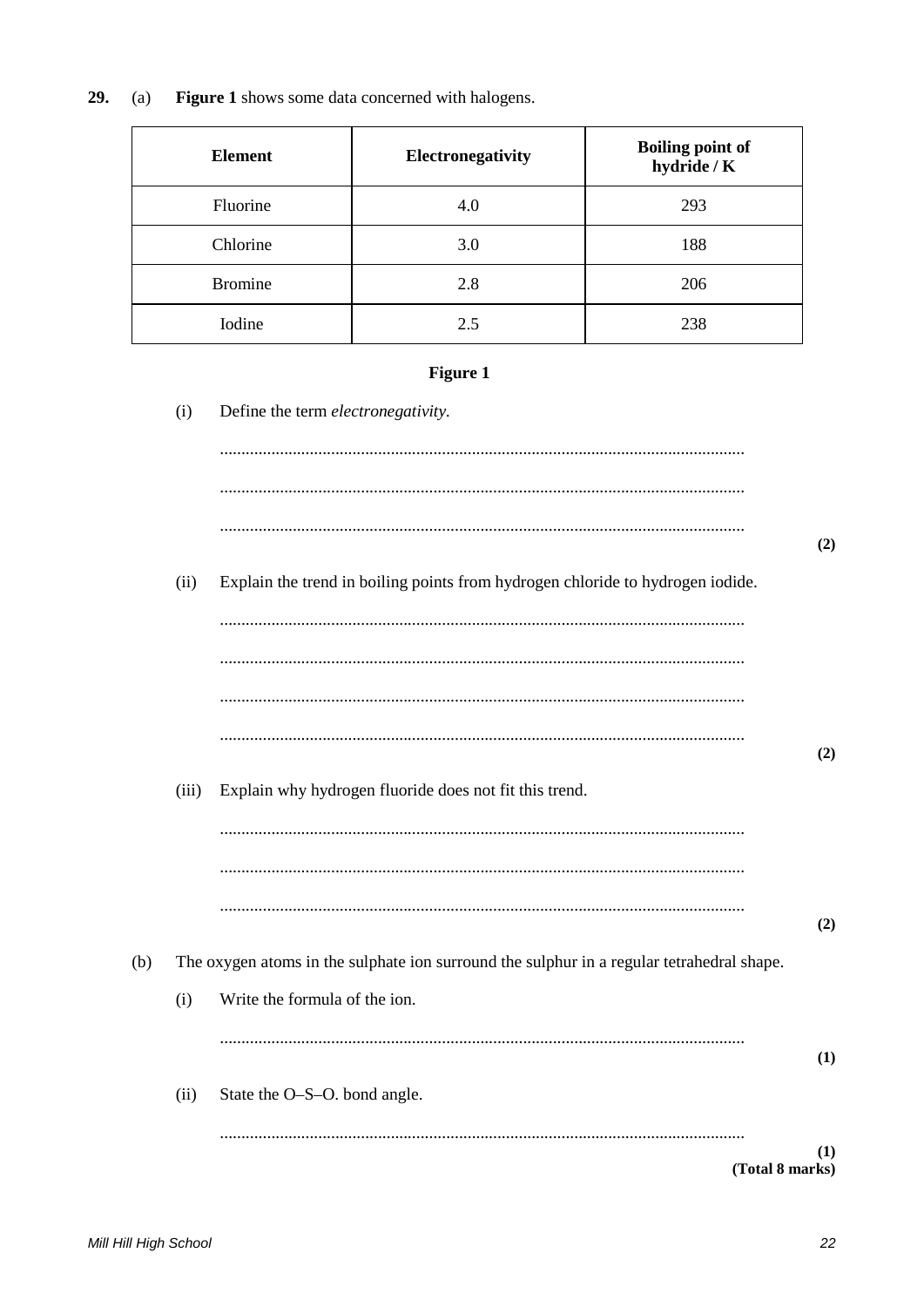| 30. | (a) |       | State the type of bonding in a crystal of potassium bromide.                                                                                                                 |     |
|-----|-----|-------|------------------------------------------------------------------------------------------------------------------------------------------------------------------------------|-----|
|     |     |       |                                                                                                                                                                              | (1) |
|     | (b) |       | Sketch a diagram to show the shape of a $Brf_3$ molecule. Show on your sketch any<br>lone pairs of electrons in the outermost shell of bromine and name the shape.<br>Sketch |     |
|     |     |       |                                                                                                                                                                              |     |
| 31. | (a) | (i)   | (Total 4 marks)<br>State one feature which molecules must have in order for hydrogen bonding to occur                                                                        | (3) |
|     |     |       | between them.                                                                                                                                                                |     |
|     |     |       |                                                                                                                                                                              | (1) |
|     |     | (ii)  | Give the name of the type of intermolecular bonding present in hydrogen sulphide,<br>$H2S$ , and explain why hydrogen bonding does not occur.                                |     |
|     |     |       |                                                                                                                                                                              | (2) |
|     |     | (iii) | Account for the much lower boiling point of hydrogen sulphide $(-61 \degree C)$ compared<br>with that of water( $100^{\circ}$ C).                                            |     |
|     |     |       |                                                                                                                                                                              |     |
|     |     |       |                                                                                                                                                                              | (2) |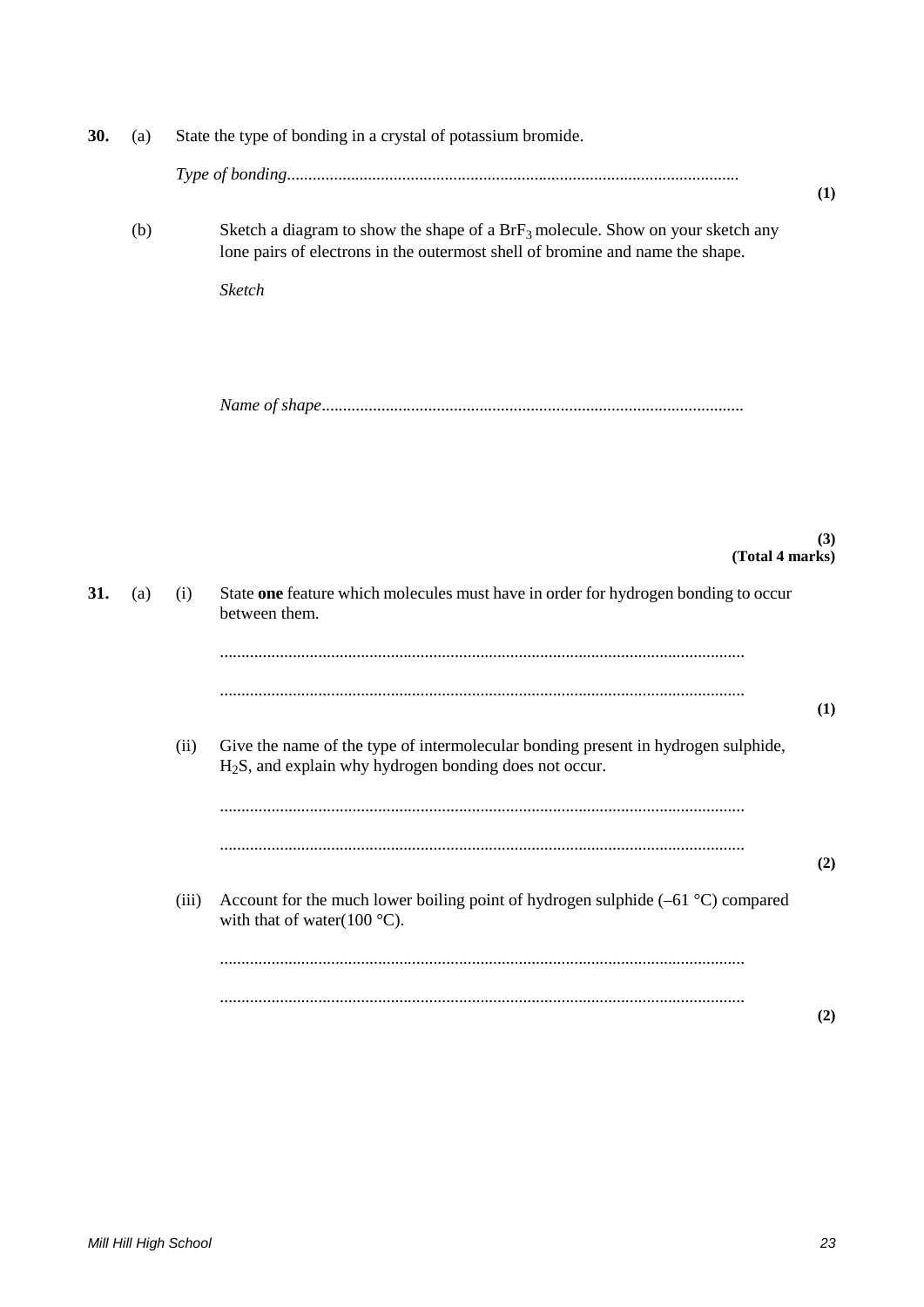$(b)$ Protein molecules are composed of sequences of amino acid molecules that have joined together, with the elimination of water, to form long chains. Part of a protein chain is represented by the graphical formula given below.

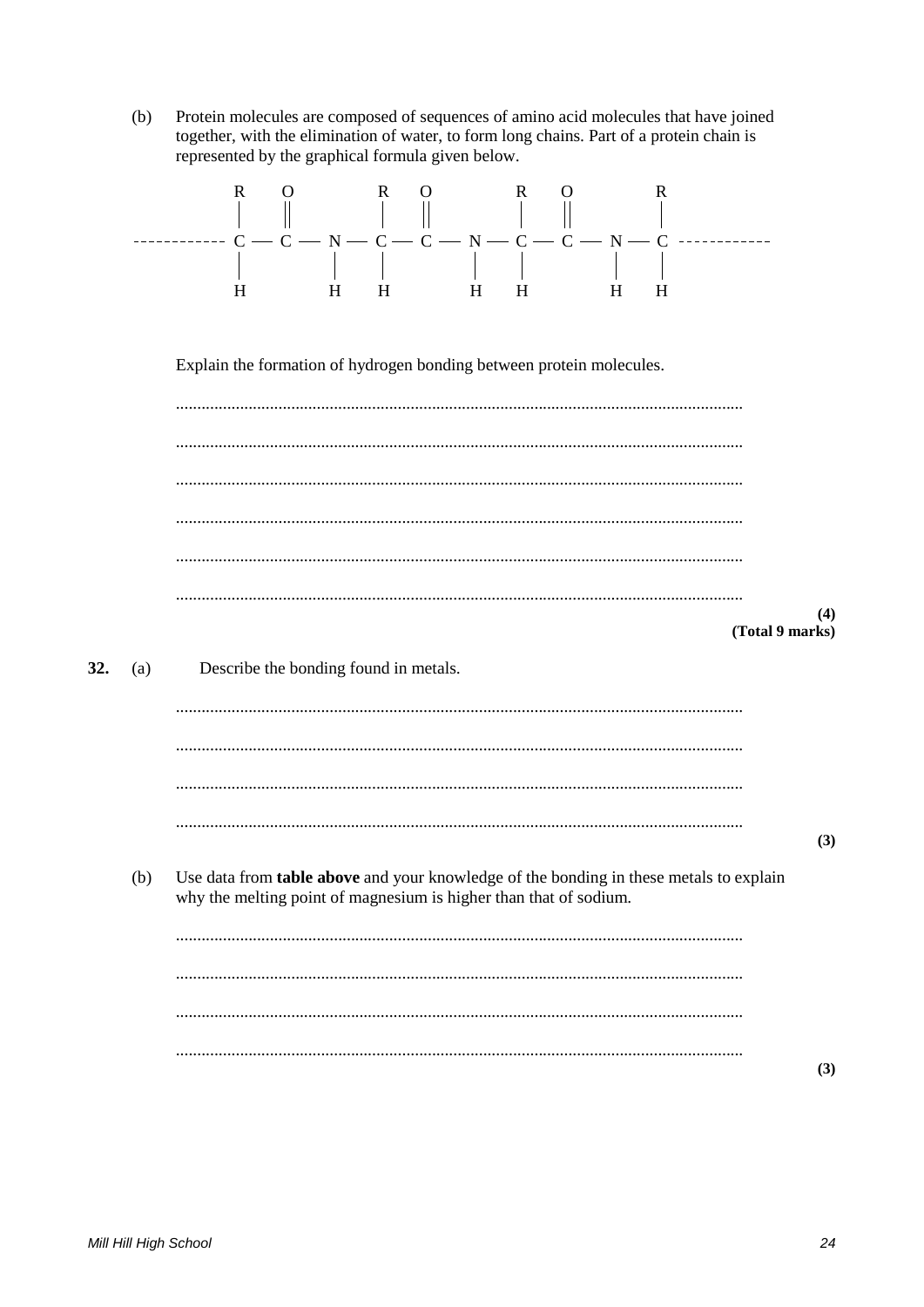State and explain the similarities and differences in electrical conductivity of sodium,  $(c)$ graphite and diamond.

 $(4)$ (Total 10 marks)

33. The table below contains electronegativity values for the Period 3 elements, except chlorine.

| Element           | Na  | Mg                                           | Al            | Si      |                       | ື                       | ◡ェ | Ar          |
|-------------------|-----|----------------------------------------------|---------------|---------|-----------------------|-------------------------|----|-------------|
| Electronegativity | 0.9 | $\bigcap$<br>$\overline{1}$ . $\overline{2}$ | $\cdot \cdot$ | $1.8\,$ | $\sim$<br>$\angle$ .1 | $\gamma$ $\zeta$<br>ن.ء |    | no<br>value |

 $(a)$ How can electronegativity values be used to predict whether a given chloride is likely to be ionic or covalent?



 $(b)$ State the type of bonding in sodium oxide.

 $(1)$ (Total 3 marks)

34. The diagram below shows how a water molecule interacts with a hydrogen fluoride molecule.



What is the value of the bond angle in a single molecule of water?  $(a)$ 

 $(1)$ 

Mill Hill High School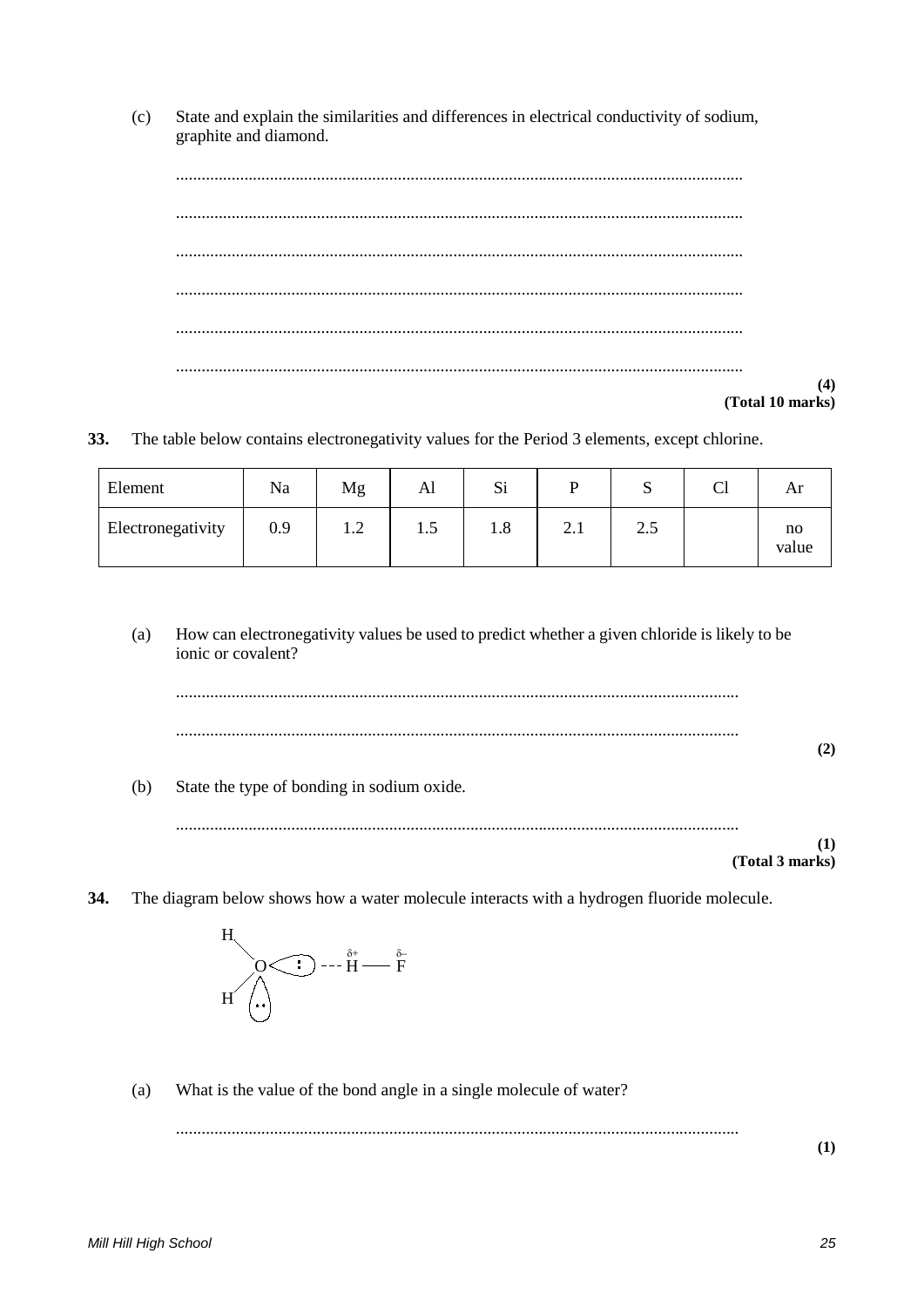Explain your answer to part (a) by using the concept of electron pair repulsion.  $(b)$  $(4)$  $(c)$ Name the type of interaction between a water molecule and a hydrogen fluoride molecule shown in the diagram above.  $(1)$  $(d)$ Explain the origin of the  $\delta$ + charge shown on the hydrogen atom in the diagram.  $(2)$ When water interacts with hydrogen fluoride, the value of the bond angle in water changes  $(e)$ slightly. Predict how the angle is different from that in a single molecule of water and explain your answer.  $(2)$ (Total 10 marks) 35. State which one of the elements neon, sodium, magnesium, aluminium and silicon has  $(a)$ the lowest melting point and explain your answer in terms of the structure and bonding present in that element.  $(3)$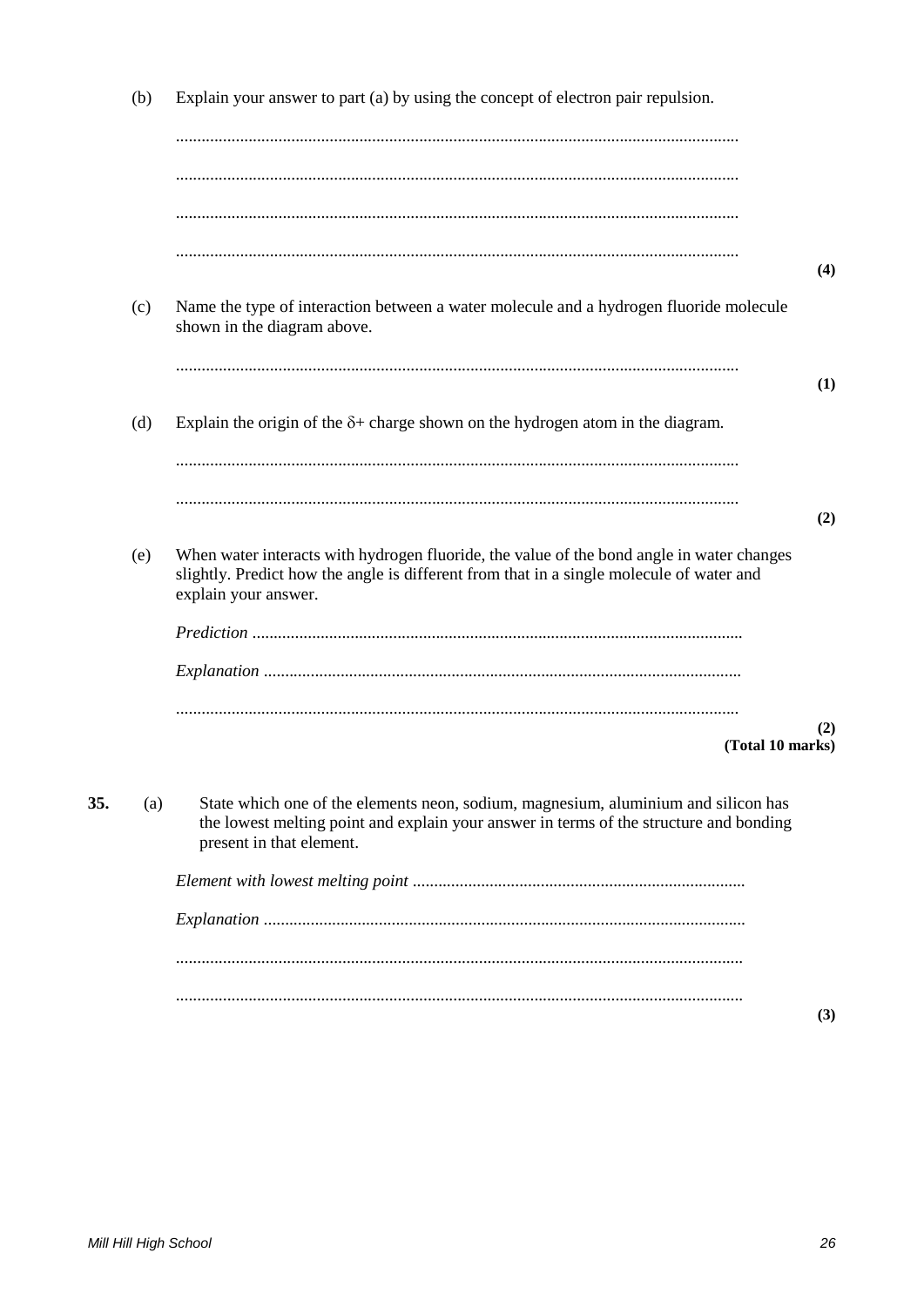(b) State which one of the elements neon, sodium, magnesium, aluminium and silicon has the highest melting point and explain your answer in terms of the structure and bonding present in that element.

| (Total 6 marks) |
|-----------------|
| (3)             |
|                 |
|                 |
|                 |
|                 |
|                 |
|                 |
|                 |
|                 |
|                 |

**36.** Diamond and graphite are both forms of carbon. Diamond is able to scratch almost all other substances, whereas graphite may be used as a lubricant. Diamond and graphite both have high melting points.

Explain each of these properties of diamond and graphite in terms of structure and bonding. Give **one** other difference in the properties of diamond and graphite.

**(Total 9 marks)**

**37.** Iodine and diamond are both crystalline solids at room temperature. Identify one similarity in the bonding, and one difference in the structures, of these two solids. Explain why these two solids have very different melting points.

**(Total 6 marks)**

**38.** Phosphorus exists in several different forms, two of which are white phosphorus and red phosphorus. White phosphorus consists of  $P_4$  molecules, and melts at 44 $\degree$ C. Red phosphorus is macromolecular, and has a melting point above 550°C.

Explain what is meant by the term *macromolecular*. By considering the structure and bonding present in these two forms of phosphorus, explain why their melting points are so different.

**(Total 5 marks)**

**39.** (a) Predict the shapes of the  $SF_6$  molecule and the AlCl<sub>4</sub> ion. Draw diagrams of these species to show their three-dimensional shapes. Name the shapes and suggest values for the bond angles. Explain your reasoning.

**(8)** 

(b) Perfume is a mixture of fragrant compounds dissolved in a volatile solvent.

When applied to the skin the solvent evaporates, causing the skin to cool for a short time. After a while, the fragrance may be detected some distance away. Explain these observations.

**(4) (Total 12 marks)**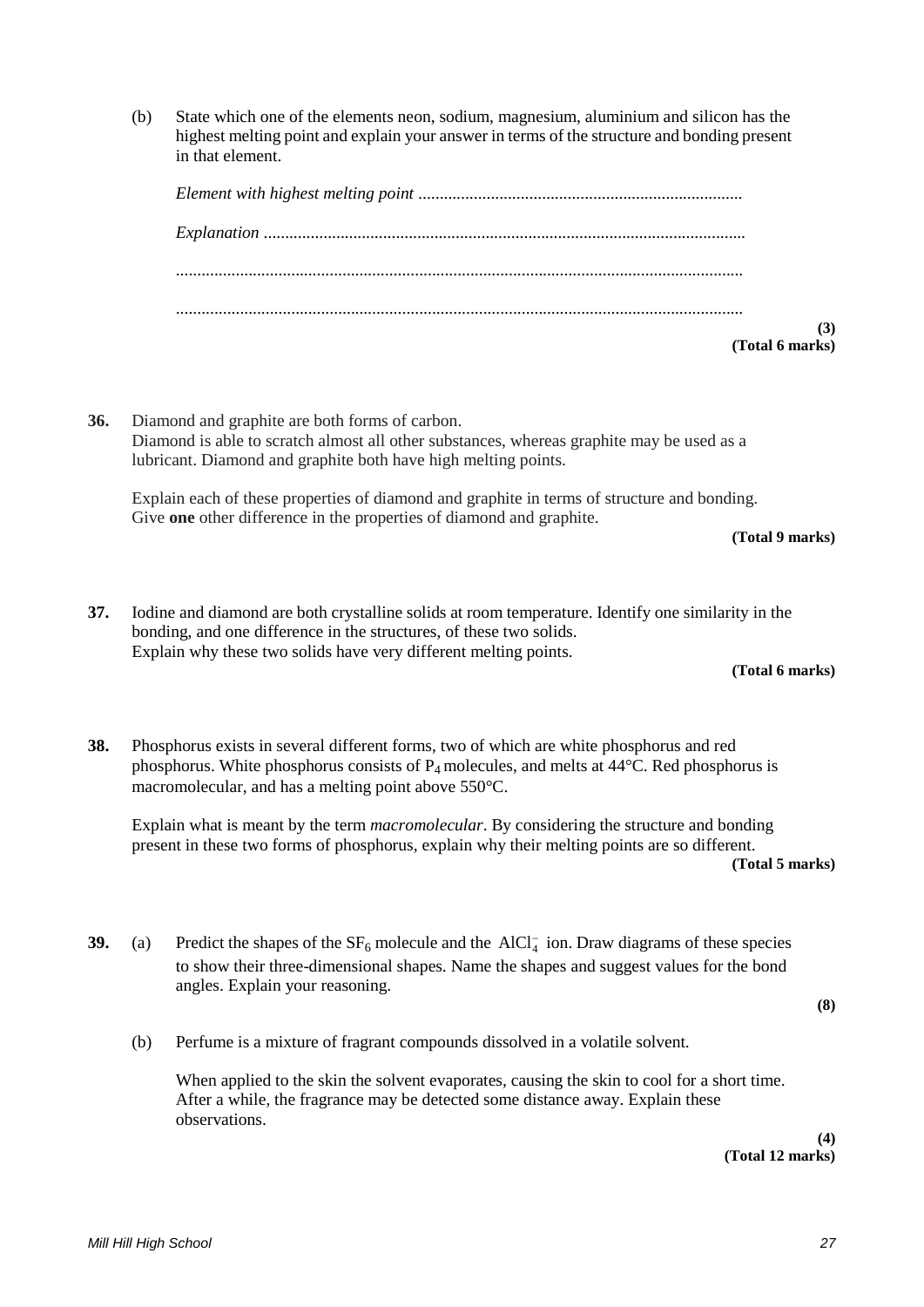**40.** (a) Iodine and graphite crystals both contain covalent bonds and yet the physical properties of their crystals are very different. For iodine and graphite, state and explain the differences in their melting points and in their electrical conductivities.

(b) Draw the shape of the  $BeCl<sub>2</sub>$  molecule and explain why it has this shape.

## **(2) (Total 11marks)**

**41.** (a) The table below gives the melting point for each of the Period 3 elements  $Na - Ar$ .

| Element                 | Na | Mg  | Al  |      |     |     |    |
|-------------------------|----|-----|-----|------|-----|-----|----|
| Melting point / K   371 |    | 923 | 933 | 1680 | 317 | 392 | 84 |

In terms of structure and bonding, explain why silicon has a high melting point, and why the melting point of sulphur is higher than that of phosphorus.

**(7)**

(b) Draw a diagram to show the structure of sodium chloride. Explain, in terms of bonding, why sodium chloride has a high melting point.

**(4) (Total 11 marks)** 

**42.** Explain the meaning of the term *periodicity* as applied to the properties of rows of elements in the Periodic Table. Describe and explain the trends in atomic radius, in electronegativity and in conductivity for the elements sodium to argon.

> **(13) (Total 13 marks)**

- **43.** (a) Describe the structure of, and bonding in, three different types of crystal. Illustrate your answer with a specific example of each type of crystal and sketch labelled diagrams of the structures. In each case, explain how the ability to conduct electricity is influenced by the type of bonding.
	- (b) Explain how the concept of bonding and lone (non-bonding) pairs of electrons can be used to predict the shape of, and bond angles in, a molecule of sulphur tetrafluoride,  $SF<sub>4</sub>$ . Illustrate your answer with a sketch of the structure.

**(8) (Total 26 marks)**

**(18)** 

**44.** Sketch a graph to show how the melting points of the elements vary across Period 3 from sodium to argon. Account for the shape of the graph in terms of the structure of, and the bonding in, the elements.

**(Total 21 marks)**